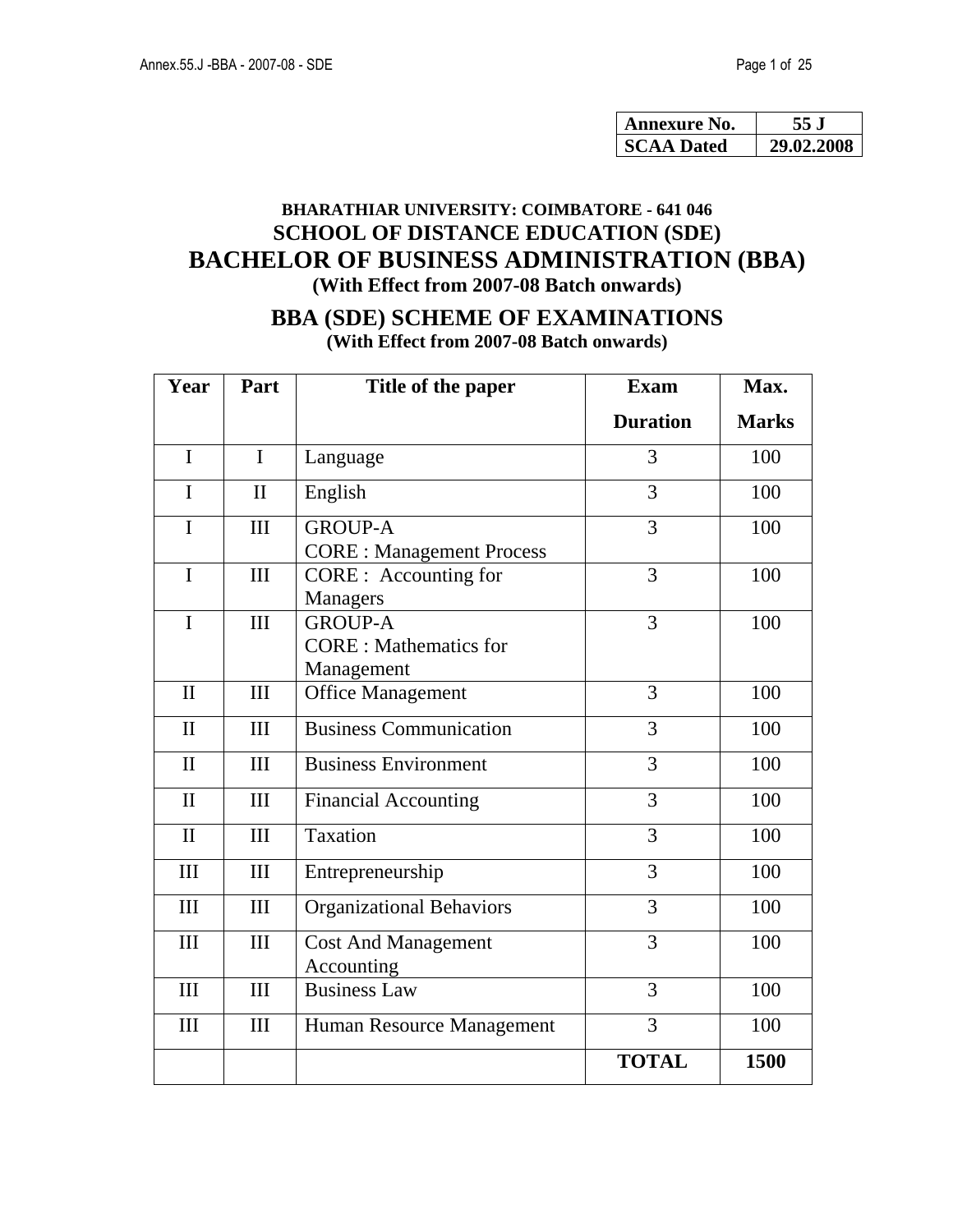#### **Subject Title: MANAGEMENT PROCESS**

#### **Course/Subject code: 13 A Credit Hours: 6 (six) per week**

**Goal:** To enable the students to learn principles, concepts and functions of management.

**Objective:** On successful completion of this course, the students should have understood

- $\checkmark$  The nature and types of business organizations
- $\checkmark$  Principles & functions of Management
- $\checkmark$  Process of decision making
- $\checkmark$  Modern trends in management process.

#### **UNIT -I**

 Business - meaning -business and profession, requirements of a successful business-Organisation - meaning - importance of business organisation. Forms of business Organisation-Sole traders, partnership, Joint Hindu family firm - Joint Stock Companies - Cooperative Organisations - Public Utilities and Public Enterprises.

#### **UNIT –II**

 Nature and Scope of Management process – Definitions of Management – Management: a science or an art? - Scientific Management - Managerial functions and roles – The evolution of Management Theory.

#### **UNIT –III**

 Planning: meaning and purpose of planning - steps in planning - types of planning. Objectives and Policies - Decision making: Process of Decision making - types of Decisions.

#### **UNIT -IV**

 Organising: Types of organisation - Organisational structure - span of control - use of staff units and committees. Delegation: Delegation and centralisation - Line and Staff relationship. Staffing: Sources of recruitment - Selection process - training.

#### **UNIT - V**

 Directing: Nature and purpose of Directing. Controlling: Need for co-ordination meaning and importance of controls - control process - Budgetary and non-Budgetary controls - Modern trends in Management Process - case studies.

#### **REFERENCE BOOKS**

- 1. Business Organisation Bhushan Y.K.
- 2. Principles of Management L.M. Prasad
- 3. Business Management Dinkar Pagare
- 4. Principles of Business organisation and Management P.N. REDDY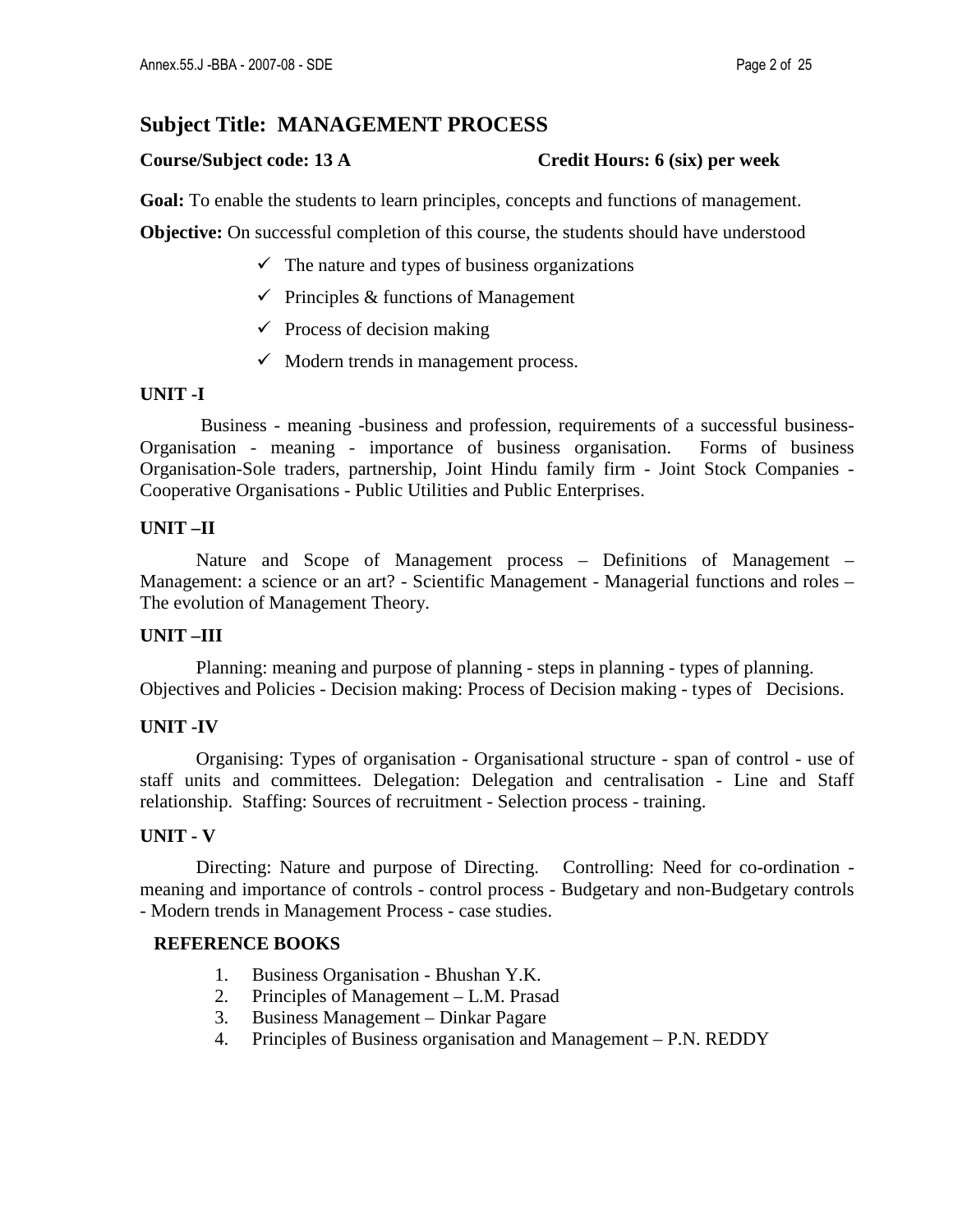## **Subject Title: ACCOUNTING FOR MANAGERS**

#### **Course/Subject code: 13 B Credit Hours: 6 (six) per week**

**Goal:** To enable the students to acquire knowledge of Accounting principles and practice **Objective:** On successful completion of this course, the students should have understood

- $\checkmark$  The basic accounting concepts
- $\checkmark$  Fundamentals of Financial Accounting
- $\checkmark$  Preparation of final accounts, etc.
- $\checkmark$  Fundamentals of Cost and Management Accounting

#### **UNIT - I**

 Basic Accounting concepts - Kinds of Accounts – Branches of Accounting - Fundamentals of Financial Accounting - Rules of Double Entry System – Preparation of Journal and Ledger Accounts- problems - Subsidiary books - cash book – types of cash book problems - Trial balance – problems.

#### **UNIT - II**

 Manufacturing - Trading - Profit & Loss Account - Balance sheet. – Problems with simple adjustments.

#### **UNIT - III**

 Meaning-definition-scope-objectives-function-merits and demerits of Cost Accounting and Management Accounting - distinction between Cost, Management and Financial Accounting - Elements of cost-cost concepts and costs classification.

#### **UNIT – IV**

 Preparation of cost sheet - Stores Control - ECQ-Maximum, Minimum, Reordering Levels - Pricing of Materials Issues - problems ( FIFO, LIFO, and AVERAGE COST methods only) - labour cost - remuneration and incentives - problems.

#### **UNIT – V**

 Standard Costing - Variance Analysis – problems (Material and Labour Variances only) - Marginal Costing - Cost Volume Profit analysis. Budgeting - preparation of various budgets. (Theory and problems may be in the ratio of 20% and 80%respectively)

#### **REFERENCE BOOKS**

| 1. Grewal, T.S.         | : Double Entry Book Keeping |
|-------------------------|-----------------------------|
| 2. Jain and Narang      | : Advanced Accountancy      |
| 3. Shukla and Grewal    | : Advanced Accountancy      |
| 4. Gupta and Radhaswamy | : Advanced Accountancy      |
| 5. Gupta R.L.           | : Advanced Accountancy      |
| 6. Jain and Narang      | : Cost Accounting           |
| 7. Nigam and Sharma     | : Cost Accounting           |
| 8. RK Sharna & K. Gupta | : Management Accounting     |
| 9. S.N.Maheswari        | : Management Accounting     |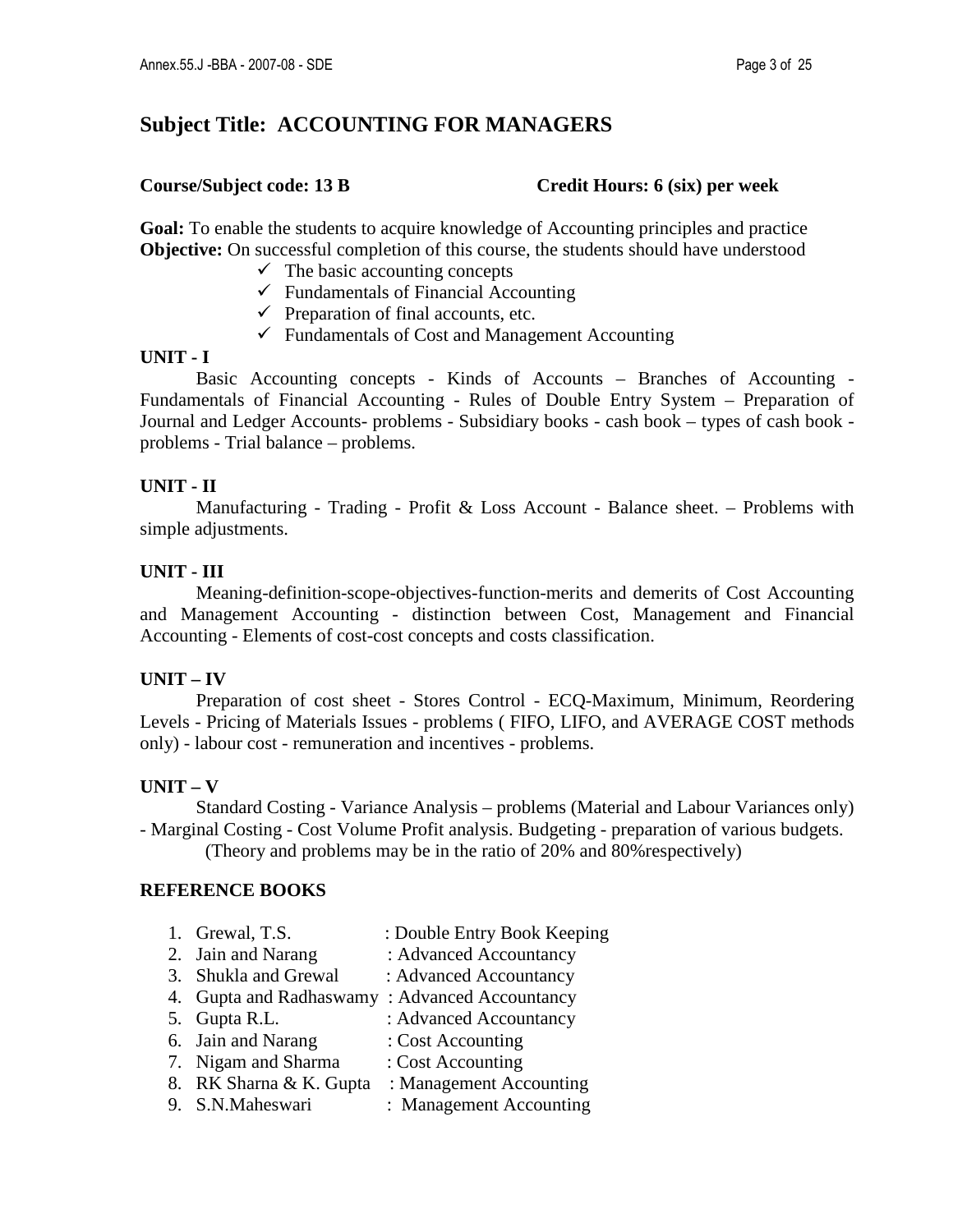## **Subject Title: MATHEMATICS FOR MANAGEMENT**

#### **Course/Subject code: 13 C** Credit Hours: 6 (six) per week

**Goal:** To enable the students to acquire knowledge of mathematics & statistics and their use in business decision making.

**Objective:** On successful completion of this course, the students should have understood

- $\checkmark$  Set operations, matrix and Mathematics of Finance
- $\checkmark$  Statistical tools and their applications

#### **UNIT - I**

 Sets and set operation - Venn Diagrams - Elements of Co-ordinate system. Matrices, Fundamental ideas about matrices and their operational rules – Matrix multiplication - Inversion of square matrices of not more than 3rd order- solving system of simultaneous liner equations.

#### **UNIT-II**

 Mathematics of Finance and series simple and compound interest - Arithmetic progression - Geometric progression (Simple problems only).

#### **UNIT-III**

 Meaning and Definitions of Statistics - Scope and Limitations. Statistical enquiries - Scope of the problem - Methods to be employed types of enquiries - Presentation of data by Diagrammatic and Graphical Method - Formation of Frequency Distribution.

#### **UNIT-IV**

 Measures of Central tendency - Arithmetic Mean, Median, Mode, Geometric and Harmonic mean, Measures of variation and standard, mean and quartile deviations - Skew ness and Kurtoses Lorenx curve, Simple Correlation - Scatter diagram - Karl Pearson's Coefficient of correlation – Rank correlation - Regression lines.

#### **UNIT-V**

 Analysis of Time Series: Methods of Measuring - Trend and Seasonal variations - Index number - Unweighted indices - Consumers price and cost of living indices.

\* Questions in theory and problems carry 30% and 70% marks respectively

#### **REFERENCE BOOKS**

1. Sundaresan and Jayaseelan - An Introduction to Business Mathematics

and Statistical Methods

- 2. Gupta S.P. Statistical Methods
- 3. Navaneethan P. Business Mathematics
- 4. Statistics R.S.N. Pillai, Mrs. Bhagavathi
- 5. P.R. Vittal Business Mathematics and Statistics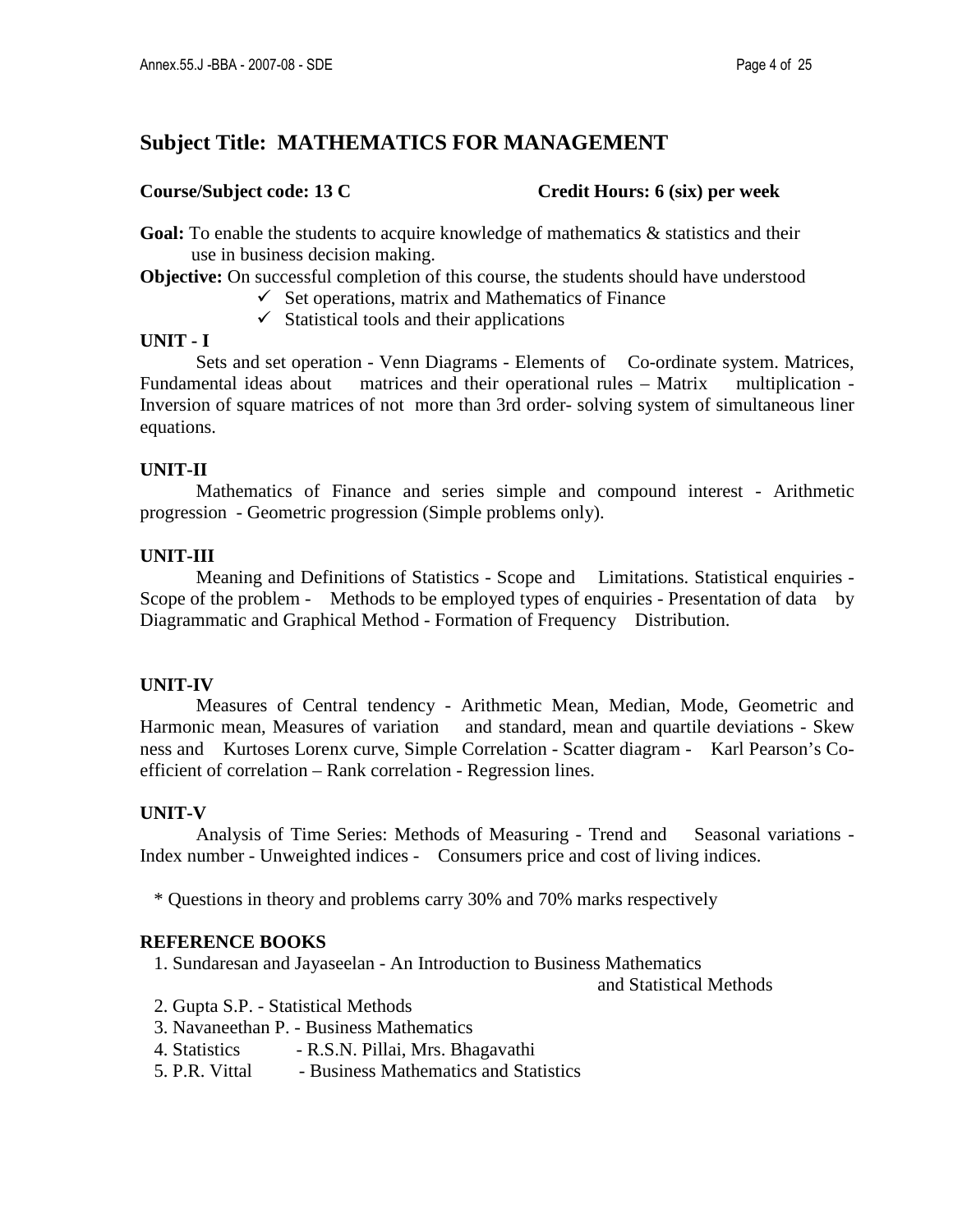### **SECOND YEAR**

## **OFFICE MANAGEMENT**

#### **UNIT –I**

Meaning of office – principles of management office management – elements of office management functions of office management – scientific office management – office manager. **UNIT –II** 

 Office Administration: - Administrative office management – Objectives of Administrative office Management – functions of administrative office manager office Accommodation: principles – location of office – office building – office layout – preparing the layout new trends in office layout.

#### **UNIT –III**

 Records management filing – essentials of goods filing system classification and Arrangement office –Filing Equipment – methods of filing –modern filing devices – centralized vs Decentralized filing. Indexing – types of Indexing – Selection of suitable indexing systems modern techniques in Record Making.

#### **UNIT -IV**

 Office stationery and supplies : importance of stationary – need to control office stationary and supplies standardization of office supplies – purchasing supplies – purchasing procedure – Issue of stationery and supplies – control of consumption – office manager and stationery control

#### **UNIT –V**

Report writing: types of reports – report writing – specimen of reports – précis writing – office communication importance, barriers, types of communication.

------------------------

#### **Recommended Books:**

- 1) R.k.Chopra –Office Management
- 2) J.C.Denyer Office Management
- 3) Johnson & Savage : Administrative office Management

# **OFFICE MANAGEMENT**

# **Time : 3 hours MODEL QUESTION PAPER Maximum: 100 marks**

#### **Answer Any Five Questions From the Following**

#### **All Questions carry equal marks ( 5 x 20 =100)**

1) What do you mean by office management? and explain the elements of office.

- 2) Explain the duties of officer manager.
- 3) Explain the functions of office administrative officer.
- 4) How will you prepare the office layout and explain the new trends in office layout?
- 5) Explain the classification of good filing system and explain the methods of filling.
- 6) What do you mean by indexing? And explain its type.
- 7) Explain the importance of stationery.
- 8) What do you mean by report writing and explain the various types of Reports?

------------------------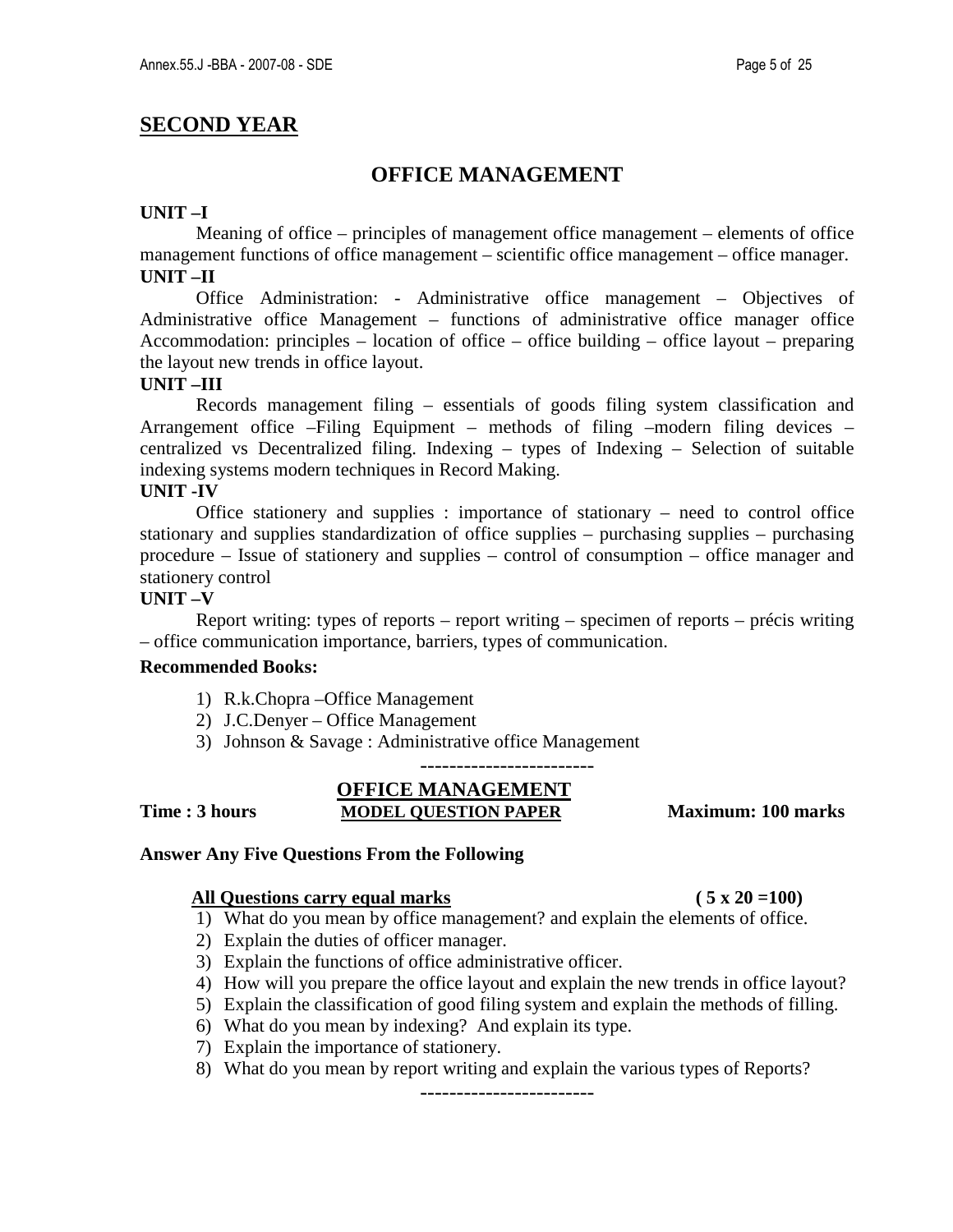## **BUSINESS COMMUNICATION**

## **UNIT –I**

 Essential and importance of business communication – Methods of communication – types of Barriers.

#### **UNIT -II**

 Letters of enquiry, orders, complaints and adjustments, trade enquiries and references.

### **UNIT -III**

 Correspondence of company Secretary with shareholders and directors – agenda – Minutes – Preparation.

#### **UNIT -IV**

 Communication through letters: Essentials – Importance Contents – Reports by individuals –committees – annual report application for appointment –Reference and appointment orders.

## **UNIT -V**

 Communications media – merits of various devices – E-mail, internet, Intercom, Telegram, Telex and Telephones –Fax

#### **Recommended Books**

 Business communication - Rajendra Pal Business Communication - Pattern Chetti -------------------

#### **MODAL QUESTION PAPER BUSINESS COMMUNICATION**

**Time : 3 hours and the set of the set of the set of the Maximum: 100 marks** 

Answer Any Five Questions From the Following (5 X 20 = 100) **All Questions carry equal marks** 

- 1) Define communication, explain its various types.
- 2) How will you prepare the complaint letter with an example?
- 3) How will you prepare the agenda, and explain what are the contents included in minutes?
- 4) Explain the Barriers of Communication.
- 5) Explain the Importance of letters flow prepare the effective letter?
- 6) Explain the process of E-mail.
- 7) What do you mean by internet and intranet and explain the other mechanical devices used to communication?
- 8) How will you prepare the annual reports?

---------------------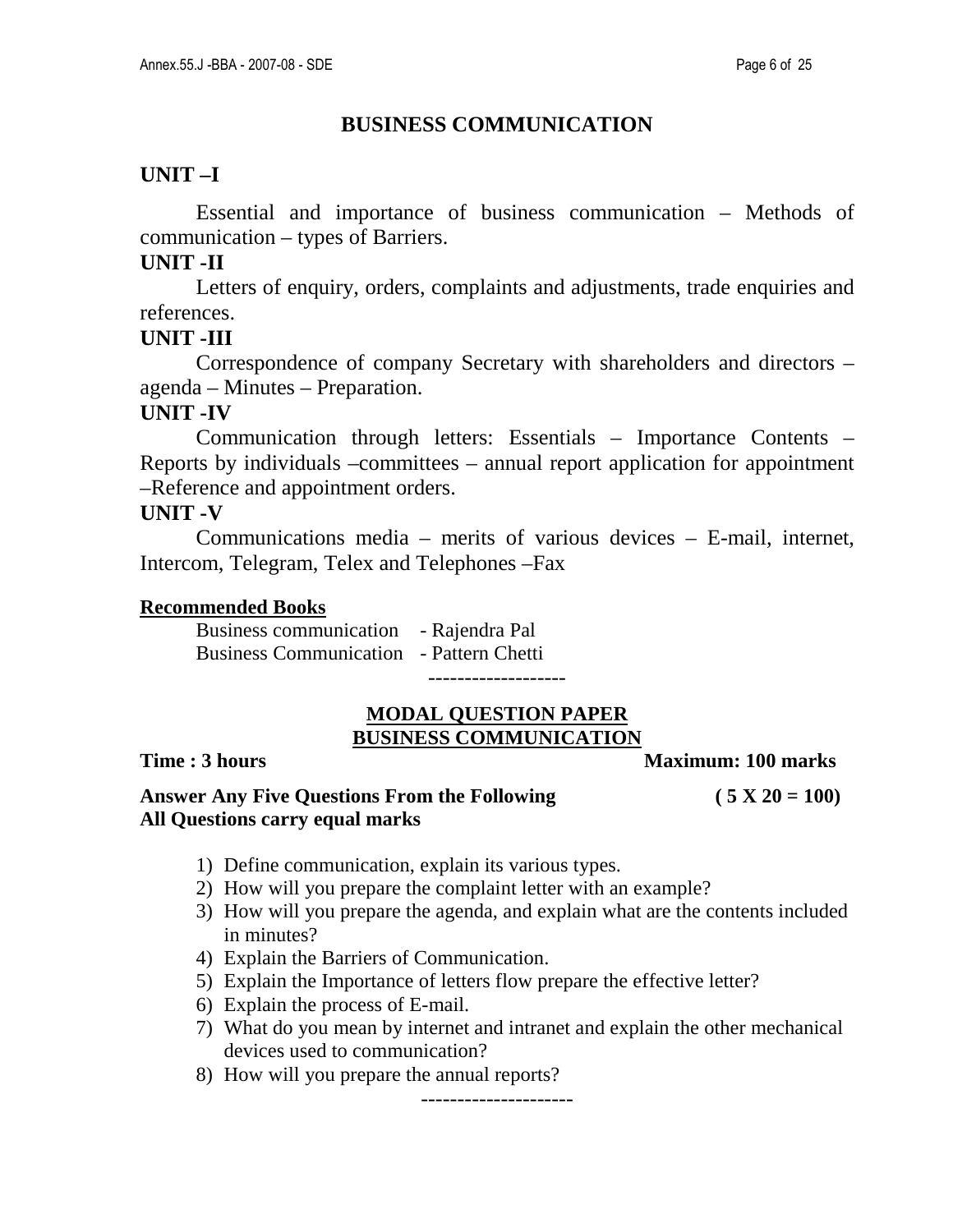### **BUSINESS ENVIRONMENT**

#### **UNIT –I**

 Meaning definition international environment external environment: macro environment: environmental change: techniques for environmental analysis - strategic management.

#### **UNIT –II**

#### **BUSINESS AND SOCITY**

 Changing concept and objectives of business professionalisation; Business ethics, Business and culture social responsibility to shareholders; employees, consumers, community.

#### **UNIT –III**

#### **ECONOMIC SYSTEMS** :

 Capitalism –socialism – mixed economy – the mixed economy of India. Economic roles of government regulatory role – promotional role – entrepreneurial role – planning role.

#### **UNIT –IV**

#### **INDUSTRIAL SICNESS:**

 Definition of sick units – magnitude – weak units causes of sickness – governments policy – sick industrial companies act –sick small scale units. Financial institution and industrial sickness.

MRTP Act – MRTP Objectives – Amendments – MRTP – Commission. **UNIT –V** 

**Industrial Financial Institutions:-** IDBI, IFCI,ICICI, IRBI, SHCI, DFHI, UTI, LIC, GIC,

#### **Foreign capital and technology** :

 Role of foreign capital – private foreign capital imitations and dangers of foreign capital, government policy.

#### **Recommended books** :

Francis chernunilam – business environment

K.Aswathappa – Essentials of business environment.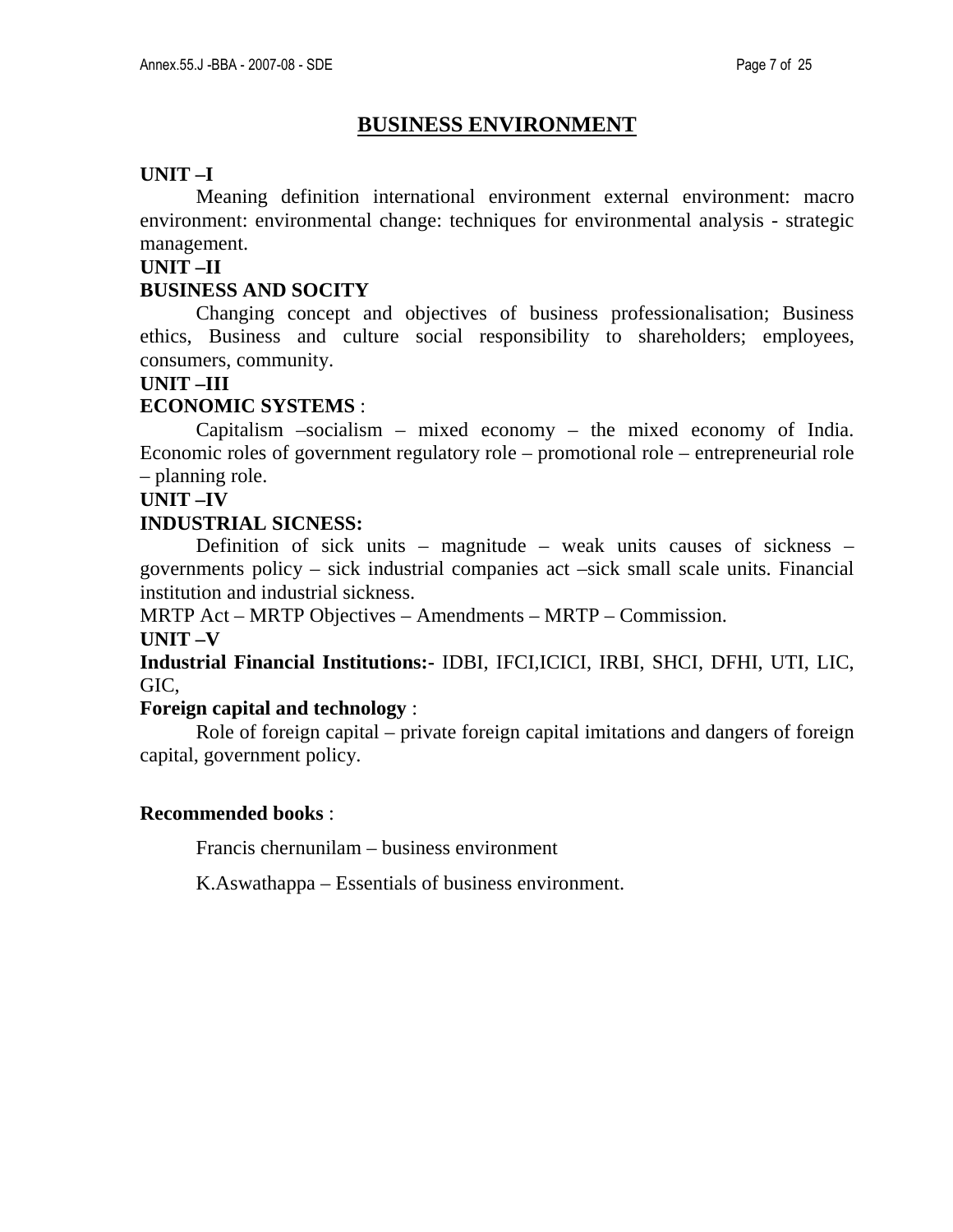# **B.B.A DEGREE EXAMINATION BUSINESS ENVIRONMENT**

## **Time : 3 hours** Maximum: 100 marks

- 1) What do you mean by business environment? And explain the techniques for environmental analysis.
- 2) Differentiate business and profession, and explain the social responsibility to shareholders & employees.
- 3) Explain the various economic systems and explain the role of government.
- 4) Define sick units and explain the cause's sickness.
- 5) Explain the sick industrial companies.
- 6) What do you mean by MRTP Act? Explain its objectives and Amendment of MRTPACT
- 7) Explain the Industrial Various Financial Instillations.
- 8) Highlight the limitations of and dangers of foreign capital.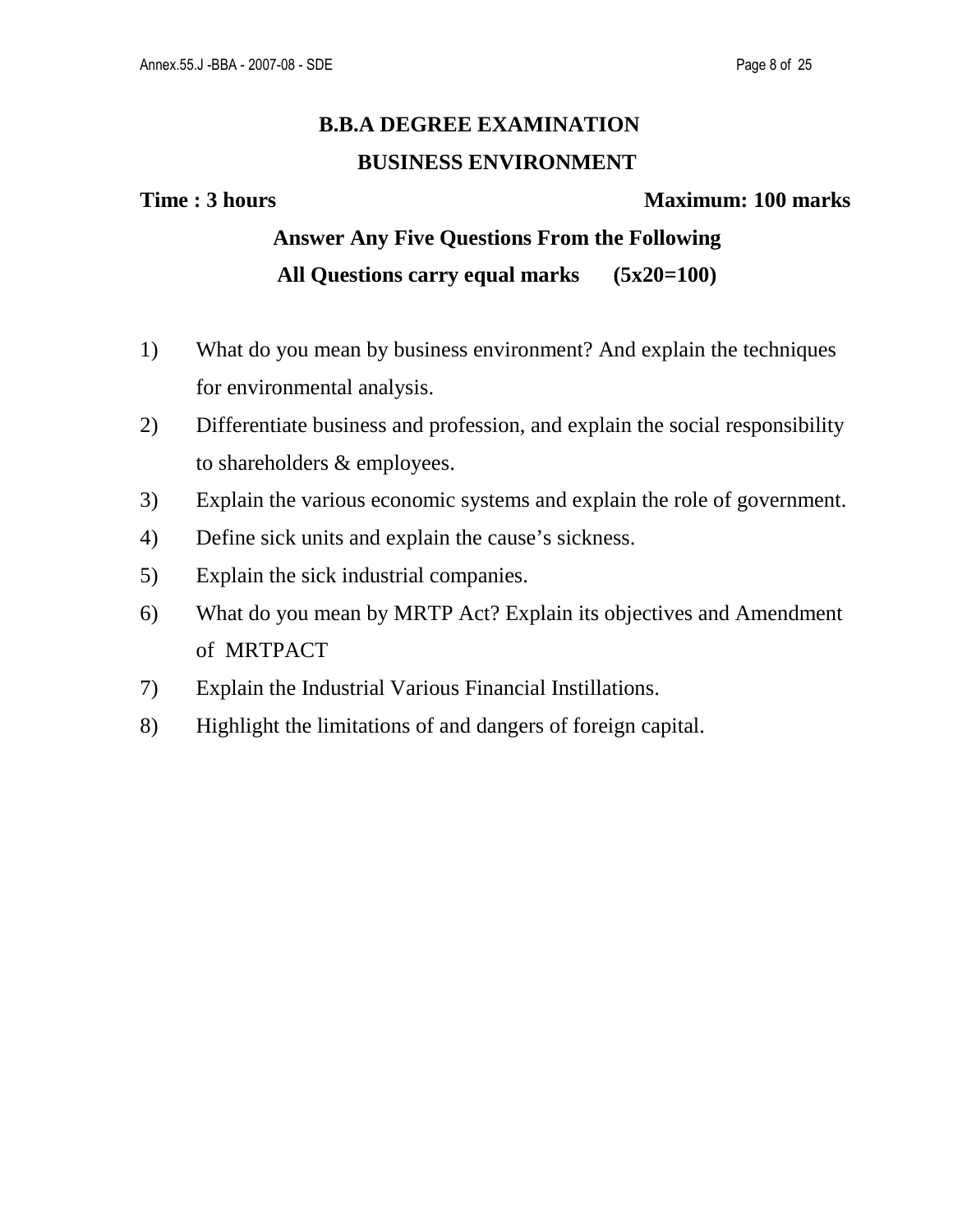## **FINANCIAL ACCOUNTING**

## **UNIT -I**

Basic accounting concepts - kinds of accounts - Double Entry bookkeeping –journals, subsidiary books - Cash book-Purchase book – Sales book-Sales return and Purchase return books.

## **UNIT -II**

Trial balance-errors-verifications of errors-bank reconciliation statement

## **UNIT- III**

Manufacturing –Trading - Profit & Loss account-Balance sheet

## **UNIT - IV**

Accounting for non-trading institutions - Income & Expenditure accounts and Balance Sheet – Receipts and Payments Accounts and balance sheetaccounting for depreciation.

## **UNIT - II**

Preparation of accounts from incomplete records

## **Text book**

1.Grewal.T.S :Double entry book keeping

2.Jain & Narang:

3. Shukla & grewal Advanced accountancy.

4.Gupta & radhawang

5.Gupta R.L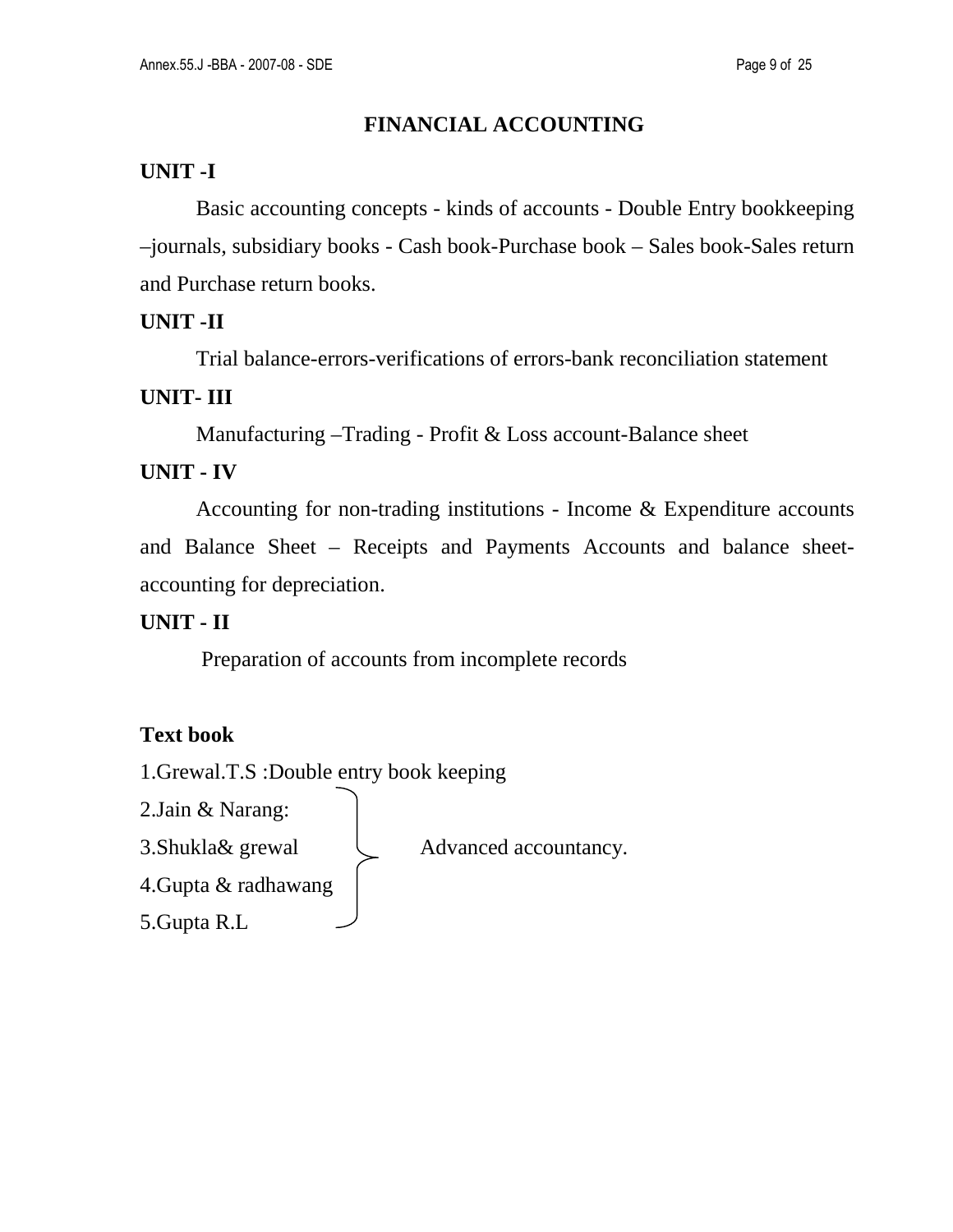### **B.B.A DEGREE EXAMINATION**

#### **FINANCIAL ACCOUNTING**

#### **Time : 3 hours Maximum: 100 marks**

## **Answer Any Five Questions From the Following**

#### **All Questions carry equal marks (5x20=100)**

1. Briefly explain the concepts which form the back lone of accounting?

2. What is meant by double entry in accountancy? Discuss into advantages?

3. Expalin the differenbt methods of depreciation with suitable illurtations

4. Enter the following transaction is the journal and ledger of Hari Prasad of Hyderabad.

| $2000$ july |  |
|-------------|--|
|             |  |

| 1. Commenced business with cash                 | 1,80,000 |
|-------------------------------------------------|----------|
| 3. Deposited into bank                          | 55,000   |
| 4. Purchasses goods for cash                    | 22,000   |
| 5. Brought goods of swaminathan                 | 72,000   |
| 8. Cash sales                                   | 16,200   |
| 11. Cash deposited into bank                    | 23000    |
| 14. Purchased furniture for cash                | 4,000    |
| 16. Sold goods to vivek                         | 12,700   |
| 17. Received cash from vivek                    | 12,446   |
| Allowed him discount<br>256                     |          |
| 18. Paid swaminathan cash                       | 12,000   |
| Discount allowed by him 240                     |          |
| 20. Paid wages                                  | 1800     |
| 21 sold goods to jagadeesan                     | 35,000   |
| 22. Paid cash for trade expenses                | 150      |
| 24. Sold goods to rajan                         | 23,280   |
| 25. Received from jagadeesan                    | 21,000   |
| Allowed him discount525                         |          |
| 26. paid swaminathan cash on account            | 24,000   |
| 28. Sold goods for cash                         | 9,000    |
| 29. Paidi for stationery                        | 180      |
| 30. Paid cash for miscellaneous expenses 15031. |          |
| brought goods from Sridhar                      | 17,870   |
| 31. Withdraw cash for private expenses          | 1,480    |
|                                                 |          |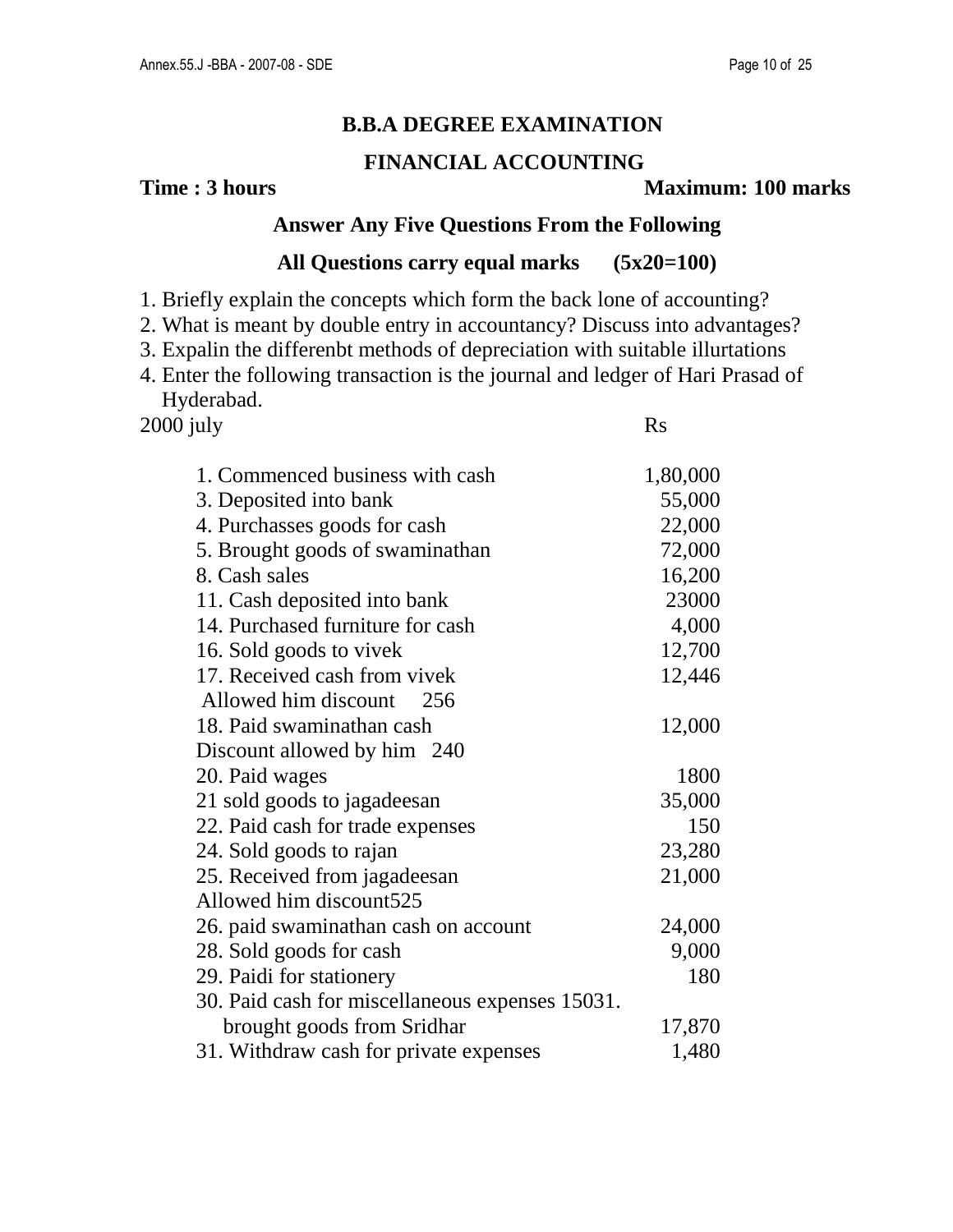- 4) From the under mentioned particulars of mr.M.Mahesh prepare a bank reconciliation statement as on 31 july 1994.
	- 1. chegues paid in to bank on the  $28<sup>th</sup>$  july 1994 but credited to mohens account in the first week of august 1994 k.kalyan rs.1,000 : j.joy Rs800:R.Raghul Rs.1,200
	- 2. The following cheque were issued by mohan on  $30<sup>th</sup>$  july 1994 but presented to bank for payment after the close of the year D.David Rs.1,200:H.HariRs1,000:lol Rs800
	- 3. A cheque for Rs200 was creditewd directto the account and was passed through the cash book
	- 4. The bank balance as per cash book on  $31<sup>st</sup>$  july 1994 amounted to Rs 30,000
	- 5. A book keeper which balancing his book finds that the is out with an excess of Rs 91.80. being required to prepare the final accounts the places the difference to a newly opened suspense account which the eassies forward to the next year. in the next year, the mistakes were discounted ass follows
		- 1. A dishonored cheque for Rs.200 returned by the firms bank had been c redited to the bank account and detailed to general expenses account
		- 2. Sundry items of plant sold amounting to Rs.260 had been entered in the sales day book
		- 3. Legal expenses Rs 200 paid to Mr. ganesh to his personal account
		- 4. Goods brought from suresh amounted to Rs5050has been posted to the credit side of his account of Rs.55
		- 5. An idem of Rs.10.10 entered in the sales returns book has been posted to the debit of the customer who returned the goods.
		- 6. An amounted of Rs.60 owned by a customer had been omitted from the schedule of sundry debtors.
		- 7. Discount amounting to Rs.2.50 allowed to a customer had been duly posted to his account but not entered in the discount column of the cash book draff journal entres & prepare suspense a/c.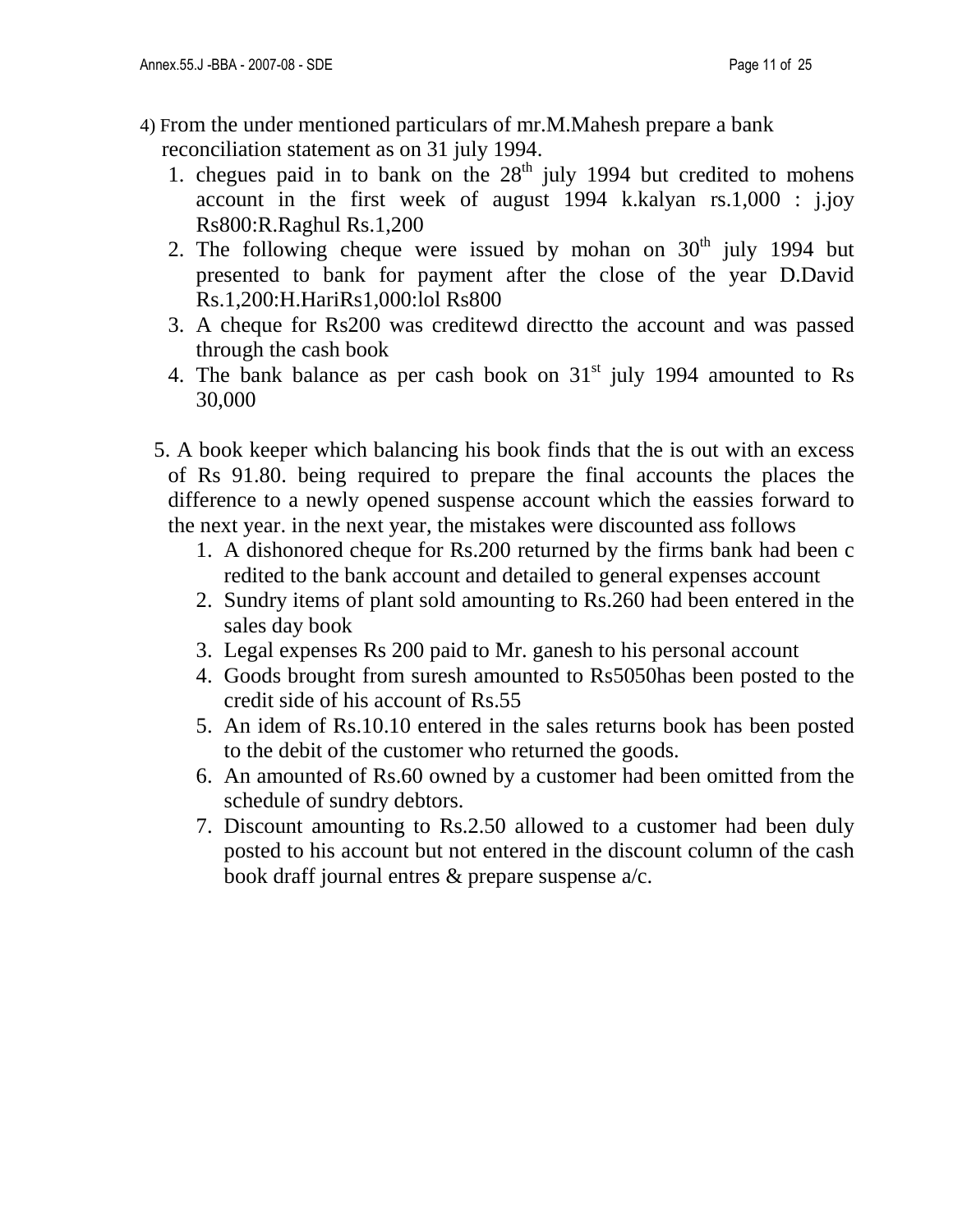| <b>Dr Balance</b>        |          | <b>Credit Balance</b> |          |
|--------------------------|----------|-----------------------|----------|
| Sundry debitors          | 92,000   | Madans capital        | 70,000   |
| Plant & machinery        | 20,000   | Purchases returens    | 2,600    |
| Interst                  | 430      | <b>Sales</b>          | 2,50,000 |
| Rent, rates taxes        |          | Sundry creditors      | 60,000   |
| insurance                | 5,600    | <b>Bank</b> overdraft | 20,000   |
| Conveyance charges       | 1,320    |                       |          |
| Wages                    | 7,000    |                       |          |
| Sales returens           | 5,400    |                       |          |
| Purchases                | 1,50,000 |                       |          |
| Opening stock            | 60,000   |                       |          |
| <b>Madans</b> drawings   | 22,000   |                       |          |
| Trade expenses           | 1,350    |                       |          |
| <b>Salaries</b>          | 11,200   |                       |          |
| Advetsing                | 840      |                       |          |
| Discount                 | 600      |                       |          |
| <b>Bad debts</b>         | 800      |                       |          |
| <b>Business premises</b> | 12,000   |                       |          |
| Furniture &fixlers       | 10,000   |                       |          |
| Cash in hand             | 2,060    |                       |          |
|                          | 4,02,600 |                       | 4,02,600 |

6) prepare trading profit & loss  $a/c \& b/s$  from the following trial balance of Mr.Madan

### **Adjustments:**

- 1. Stock on hand on 31.12.96 Rs 90,000
- 2. Provide depreciation on premises AT 2.5%plant & machinery at 7.5% and furniture & fixtures at 10%.
- 3. Write off Rs 800 as further bad debt
- 4. Provide for doubtful debts at 5% on sundry debtors
- 5. Outstanding rent was Rs 500 and out standing wages Rs 400
- 6. Prepaid insurance Rs 300 and prepaid salaries Rs.700.

7) a company whose accounting year is the calendar year. Purchased on 1.1.93 a machine for Rs.40,000. in purchased further machinery on 1 st oct 1993 for rs 20,0000 and on 1 st july 1994 for Rs 10,000 on 1.7.1995 , ¼ th of the machenary installed on 1.1. 93 become obsolute and was sold for Rs 6,800.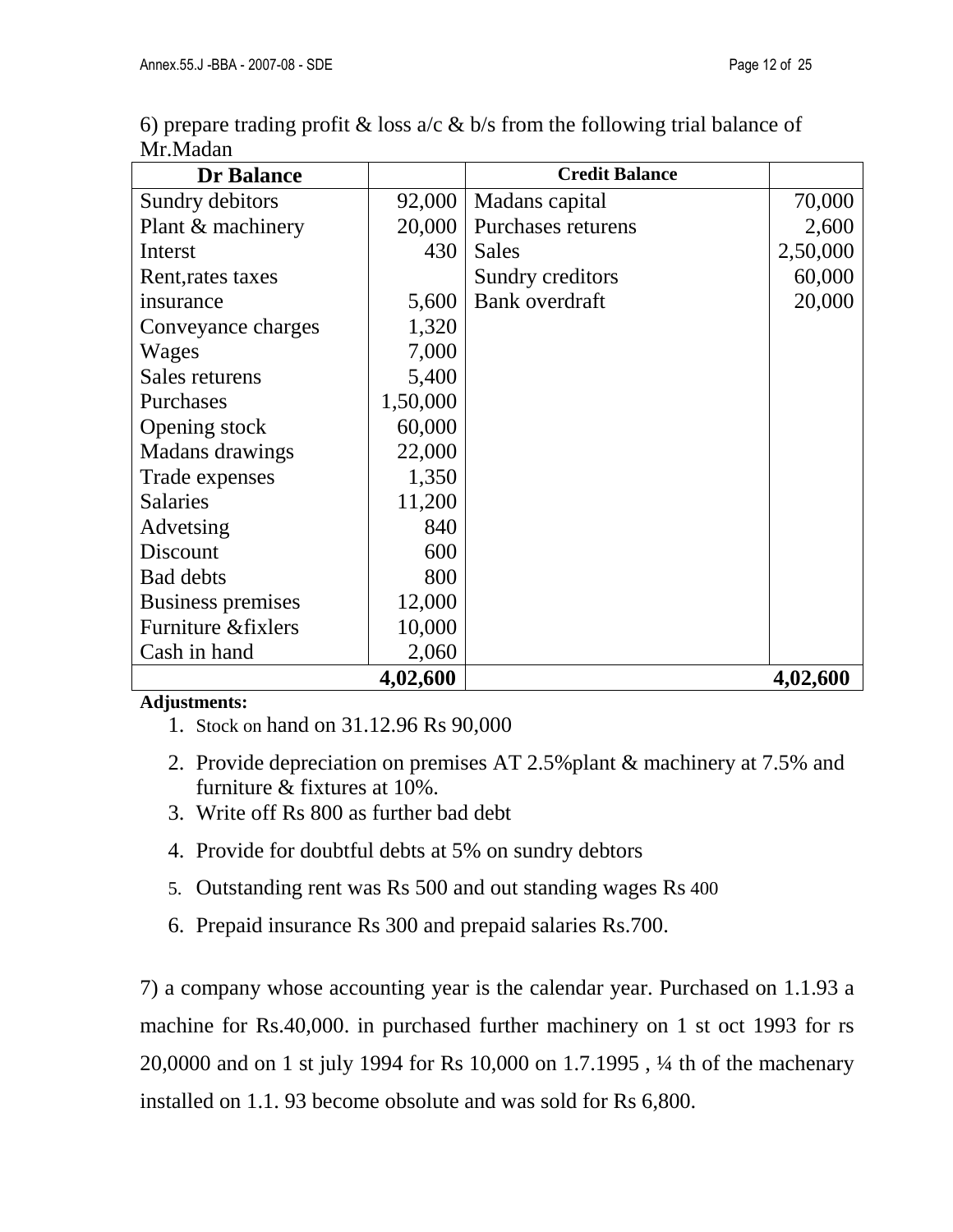Show how the machinery account would appear in the books of the company for all the 3 years under dimincshing balance method.

Depreciation is to be provided at 10% p.a.

8) The following particulars to the ranguion close for the year ended 31 st dec 1972.

| To balance b/d         | 600      | By salaries       | 1,245 |
|------------------------|----------|-------------------|-------|
| To subscription to     | 24       | By stationery     | 240   |
| asseass :              | 1,266    | By rates & taxes  | 360   |
| To current             | 48 1,338 | By telephone      | 60    |
| To advance             | 900      | By investments    | 750   |
| To prafit from canteen | 45       | By advertisements | 105   |
| To miscellancess       | 112      | By postage        | 100   |
| To sale of old         | 485      | By sundries       | 350   |
| newspapers             |          | By balance c/d    | 270   |
| To dividends           |          |                   |       |
|                        |          |                   |       |
|                        |          |                   |       |
|                        | 3,480    |                   | 3,480 |

|  |  |  | Receipts and p[ayments a/c for the yaer ended 31.12.1972. |
|--|--|--|-----------------------------------------------------------|
|--|--|--|-----------------------------------------------------------|

You are required to prepare an income & expenditure account and balance sheet after making the following adjustments.

- i) these are 450 members each paying annual subscription of Rs.3 : Rs 27 being an assers for Rs 1971 at the beginning of the year
- ii) 2) stock of stationery on 31 st dec 1971. was Rs30: on 31 st Dec 1972 Rs 54.
- iii) Cost of building in Rs 6,000.Depreciation at the sale of 5%.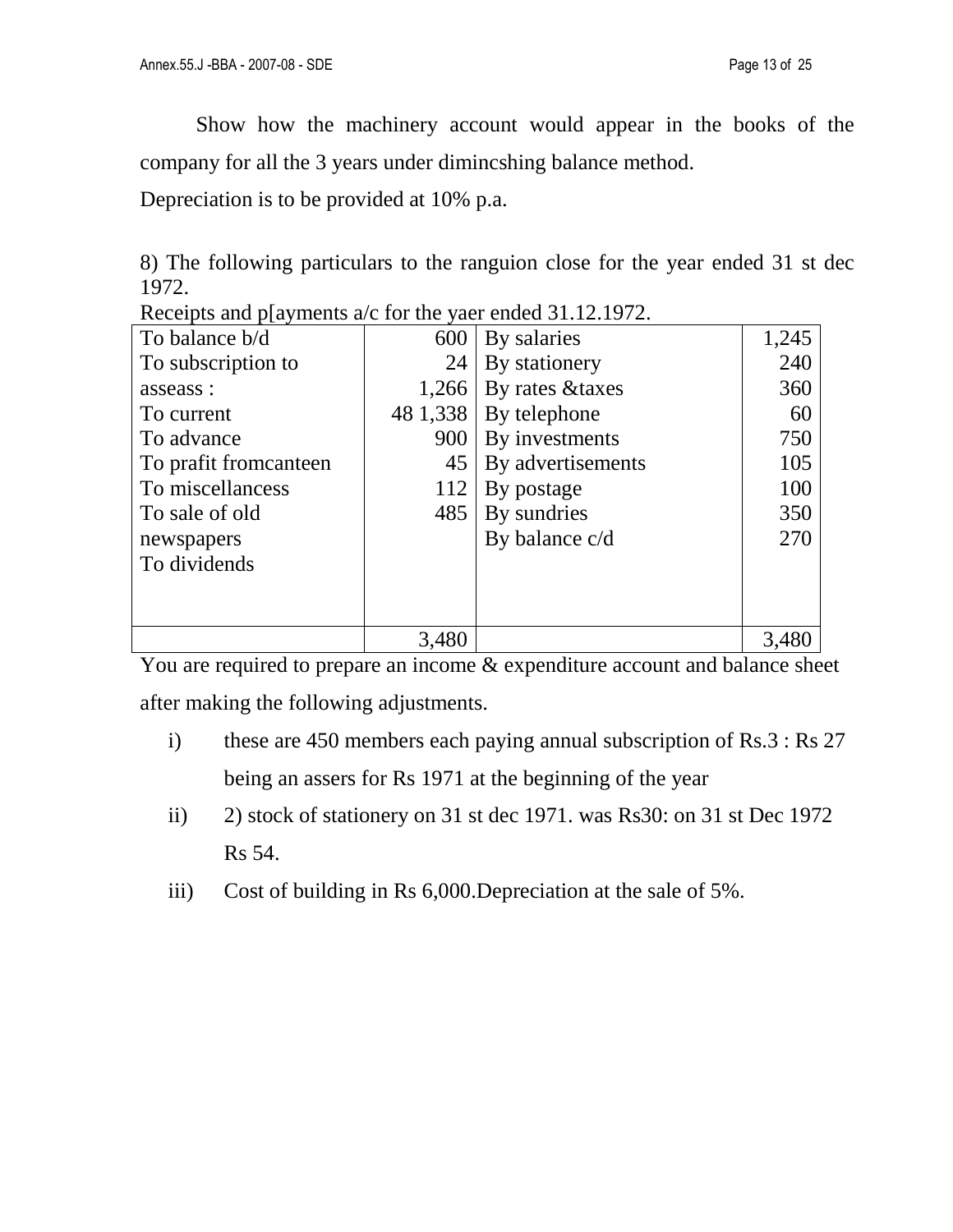## **TAXATION**

## **UNIT –I**

 Scope of income tax Act – Various Categories of incomes – Basic of Charge –Residential status – income exempted from Income –heads of income.

## **UNIT –II**

Assessment procedures: Authorities of income tax

## **UNIT –III**

 Outline the system of federal finance – under Indian constitution – cannons of taxation – difference between direct and indirect tax merits and demerits of each.

## **UNIT –IV**

 Authorities and powers – under different indirect taxes viz, excise duty, customs duty, and sales tax.

## **UNIT –V**

**TNGST ACT** – Definition of business: Dealers; goods sale, Casual Trader – **CST ACT** definition of declared goods – dealer and registered dealer

## **Books Recommended :**

- 1) Dirgare pagare Business taxation
- 2) Balasubramanian Business taxation
- 3) Jain & narang –income tax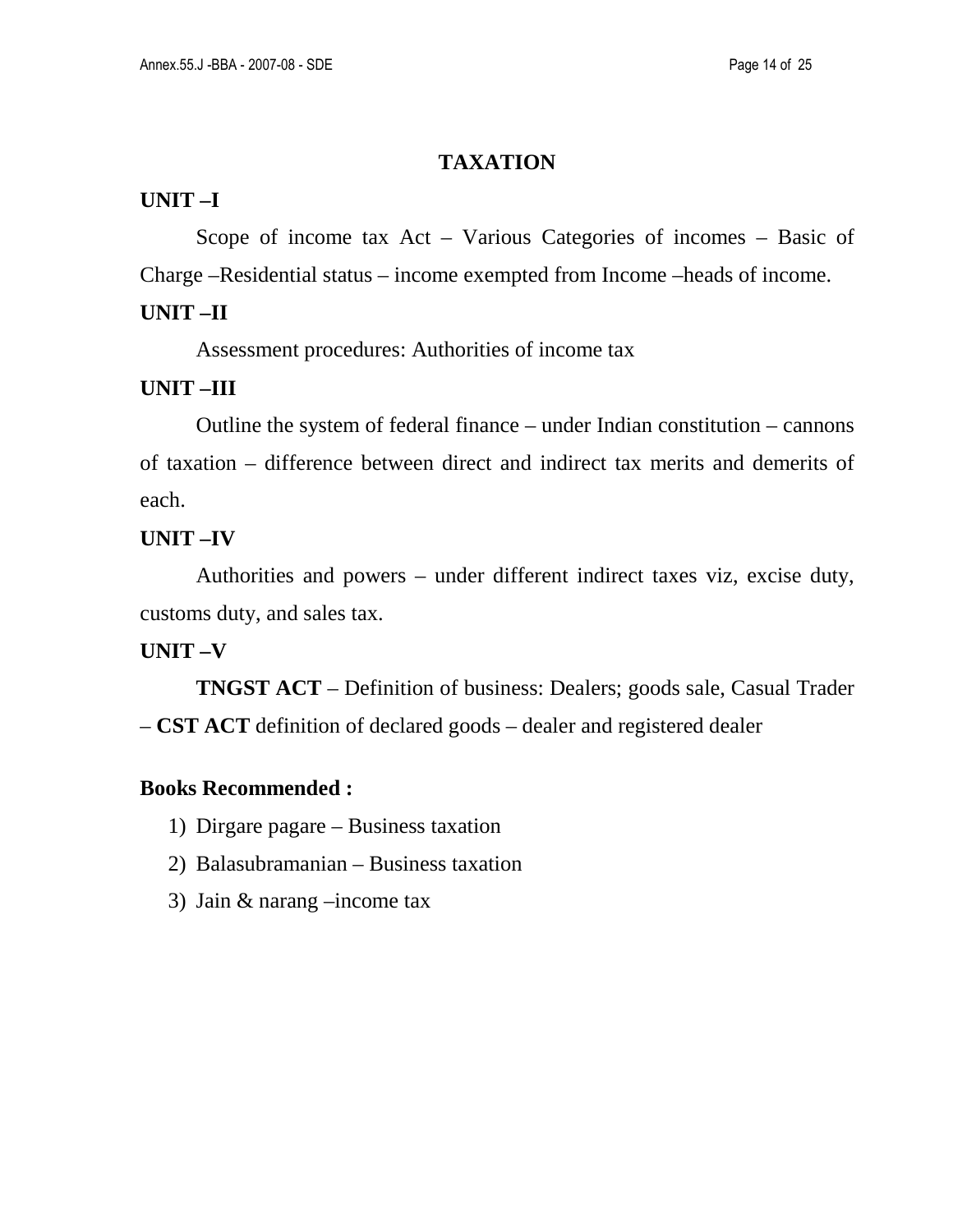# **B.B.A DEGREE EXAMINATION TAXATION**

## **Time : 3 hours Maximum: 100 marks**

- 1) Explain the scope of total income and explain the residential status of various categories.
- 2) Explain the assessment procedure.
- 3) Describe the authorities of income tax.
- 4) Explain the various cannons of taxation and explain merits and demerits of indirect tax.
- 5) Differentiate direct tax and indirect tax.
- 6) Explain the authorities and powers of indirect taxes.
- 7) What do you mean by TNGST Act? And define sale, goods, dealer, and casual dealer.
- 8) What do you mean by CST? And define declared goods, dealer and registered dealer.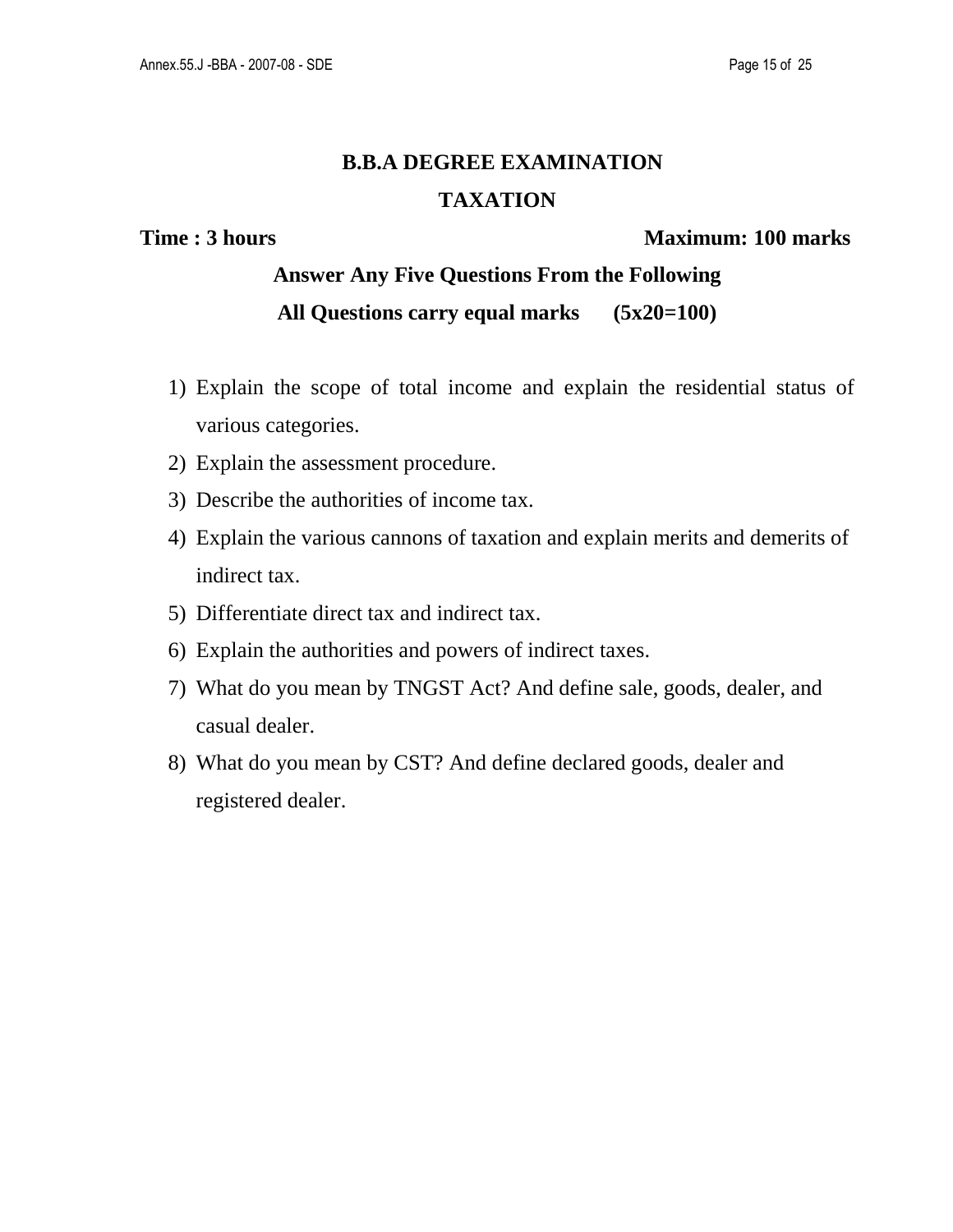#### THIRD YEAR

#### **ENTREPRENEUSHIP**

#### **UNIT - I**

 Meaning of entrepreneurship – characteristics, entrepreneurial structures – environmental factors affecting entrepreneurship, Barriers to entrepreneurship, -Socio- economic origins of entrepreneurship.

#### **UNIT - II**

 Types of entrepreneurship – entrepreneurs- role of entrepreneurship in economic development – theories of entrepreneurial origin – A conceptual Model, views of Schumpeter etc.

#### **UNIT – III**

 Entrepreneur –and enterprise - entrepreneurs and managers – traits of – true entrepreneur – behavioral patterns of entrepreneurs – women entrepreneur. **UNIT –IV** 

 The motivating factors – entrepreneurship ambitions –compelling factors – facilitating factors the achievement motivation, search for a business idea, sources of idea, idea processing.

### **UNIT –V**

 All India financial and investment institutions – institutional infrastructure –dies – SIDO –SSIC- SISI- SIDCO-

## **TEXT BOOKS**

1) ENTREPRENEURSHIP DEVELOPMENT S.B.Gupta, N.P.Sinivasan 2) ENTREPRENEURSHIP DEVELOPMENT S.S.Khanku 3) ENTREPRENEURSHIP DEVELOPMENT P.Saravanvel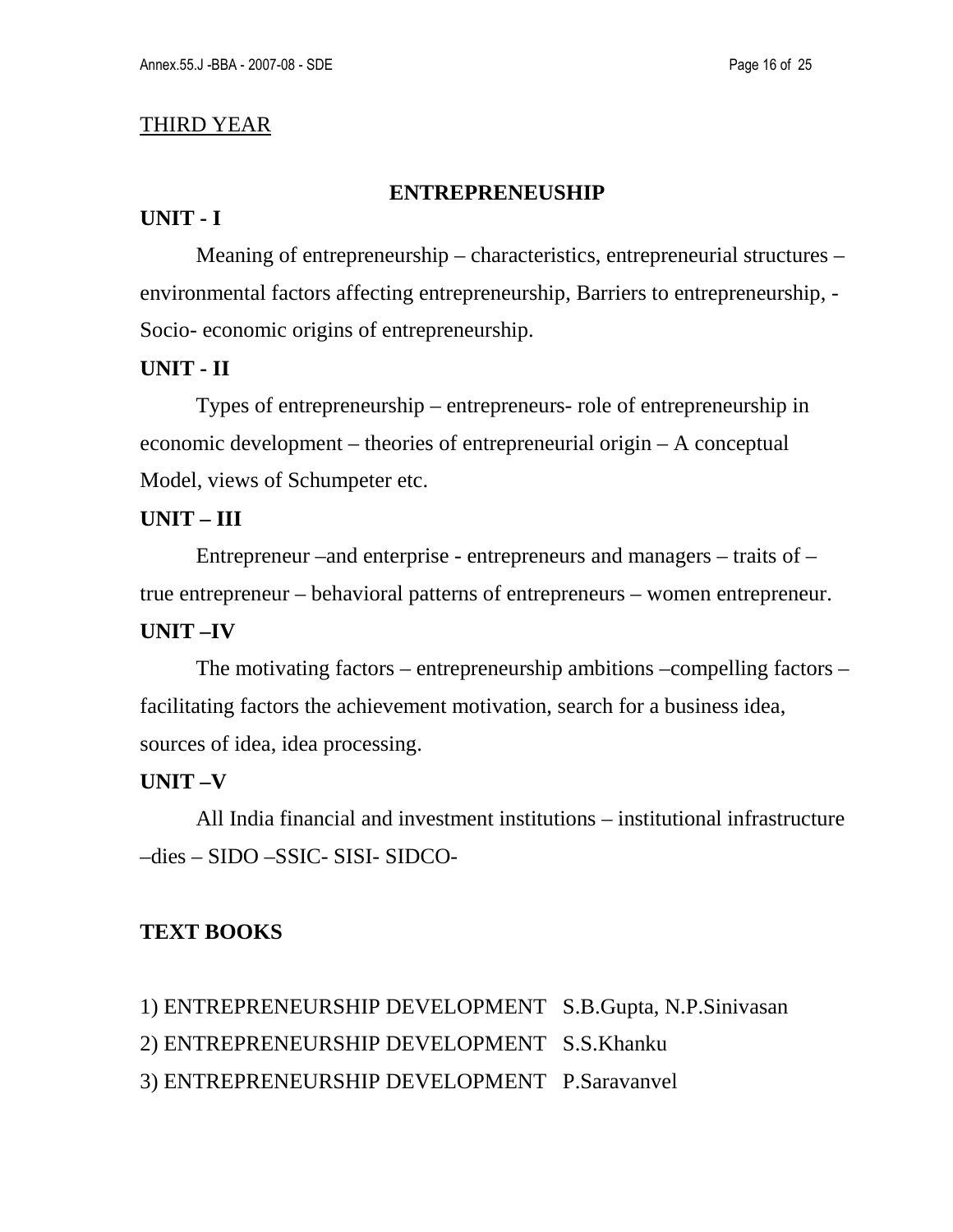# **B.B.A DEGREE EXAMINATION ENTERPRENEURSHIP**

### **Time : 3 hours Maximum: 100 marks**

- 1. Define Entrepreneurship and explain its main characteristics.
- 2. Analyze critically Schumpeter's views on Entrepreneurship
- 3. Who is an Entrepreneur? Distinguish between entrepreneur and enterprise
- 4. Explain the various types of Entrepreneurs giving examples
- 5. Explain the different sources of ideas?
- 6. Explain the role of Tamilnadu small industries corporation (sidco)
- 7. Describe the functions of district industries centre.
- 8. Distinguish between the following:
	- a) Innovation and innovation.
	- b) Drone Entrepreneur and flab in Entrepreneur.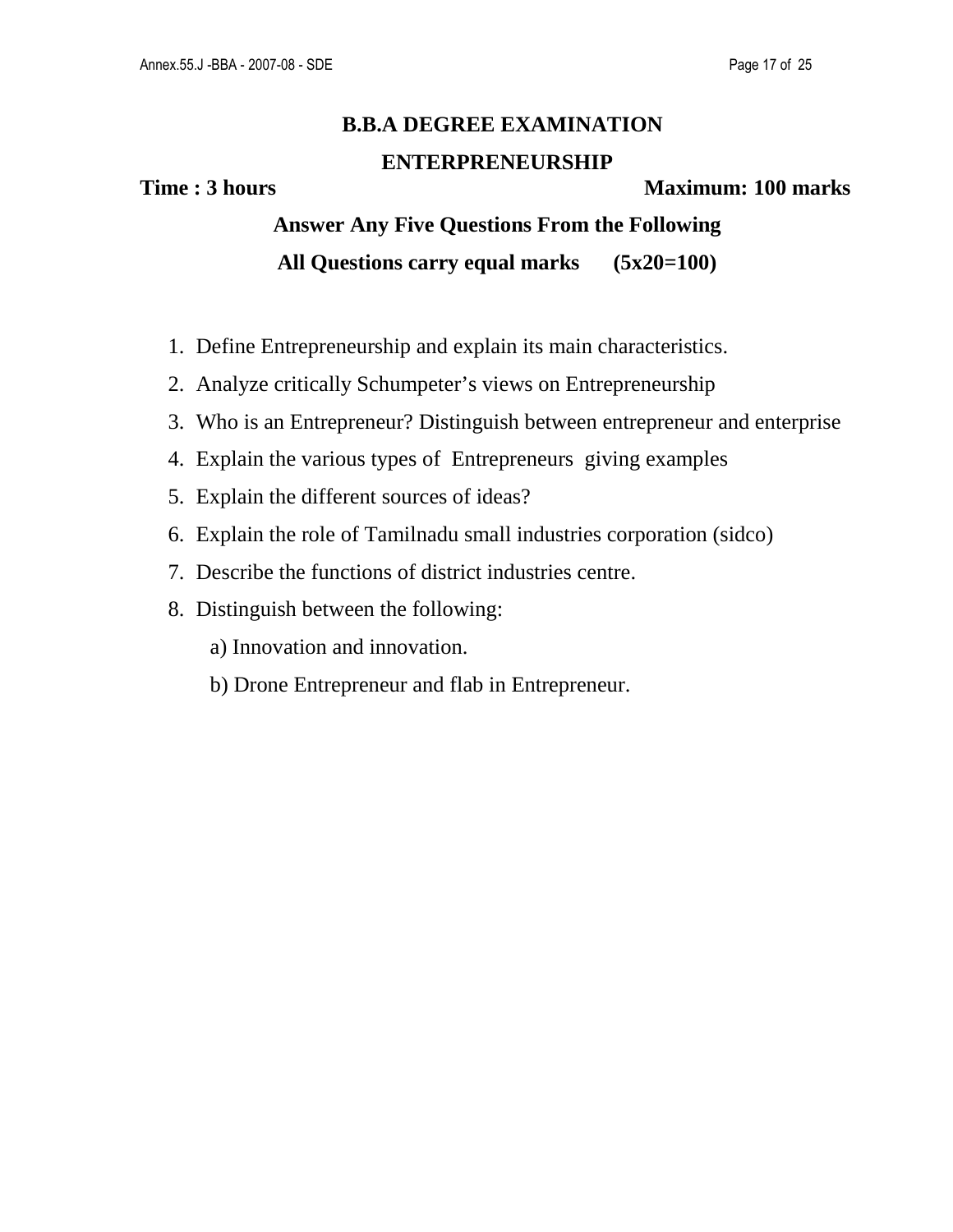#### **ORGANISATIONAL BEHAVIOURS**

## **UNIT - I**

Concept of organizational Behaviors –scope of organizational psychology – individual differences – intelligence tests – personality tests – nature, types and uses.

### **UNIT – II**

 Perception factors affecting. Perception – Motivation – theories (maslow'sherzlerg, MC gregor,- x and y theory ) – financial and non financial motivation.

### **UNIT –III**

 Job satisfaction – meaning – factors – job simplification- job enlargement – job enrichment – job design – morale – employee – attitude – and behavior – and their significance to employee productivity quality of work life.

## **UNIT –IV**

 Concept of group Dynamics – concept and features of group – types of group behavior – formal and informal groups – group behavior – group norms hawthornle experiment conflict – types of conflict- resolution of conflict.

## **UNIT –V**

 Leadership – types – theories (Trait, managerial) organization development – communication – communication network –counseling and guidance.

## **TEXT BOOK**

- 1. Keith Davis Human Behavior at work.
- 2. Ghos Industrial psychology

### **Reference books:**

- 1. Thred juthans Organizational Behaviors
- 2. I.M Prasad Organizational Behaviors
- 3. flippo Organizational Behaviors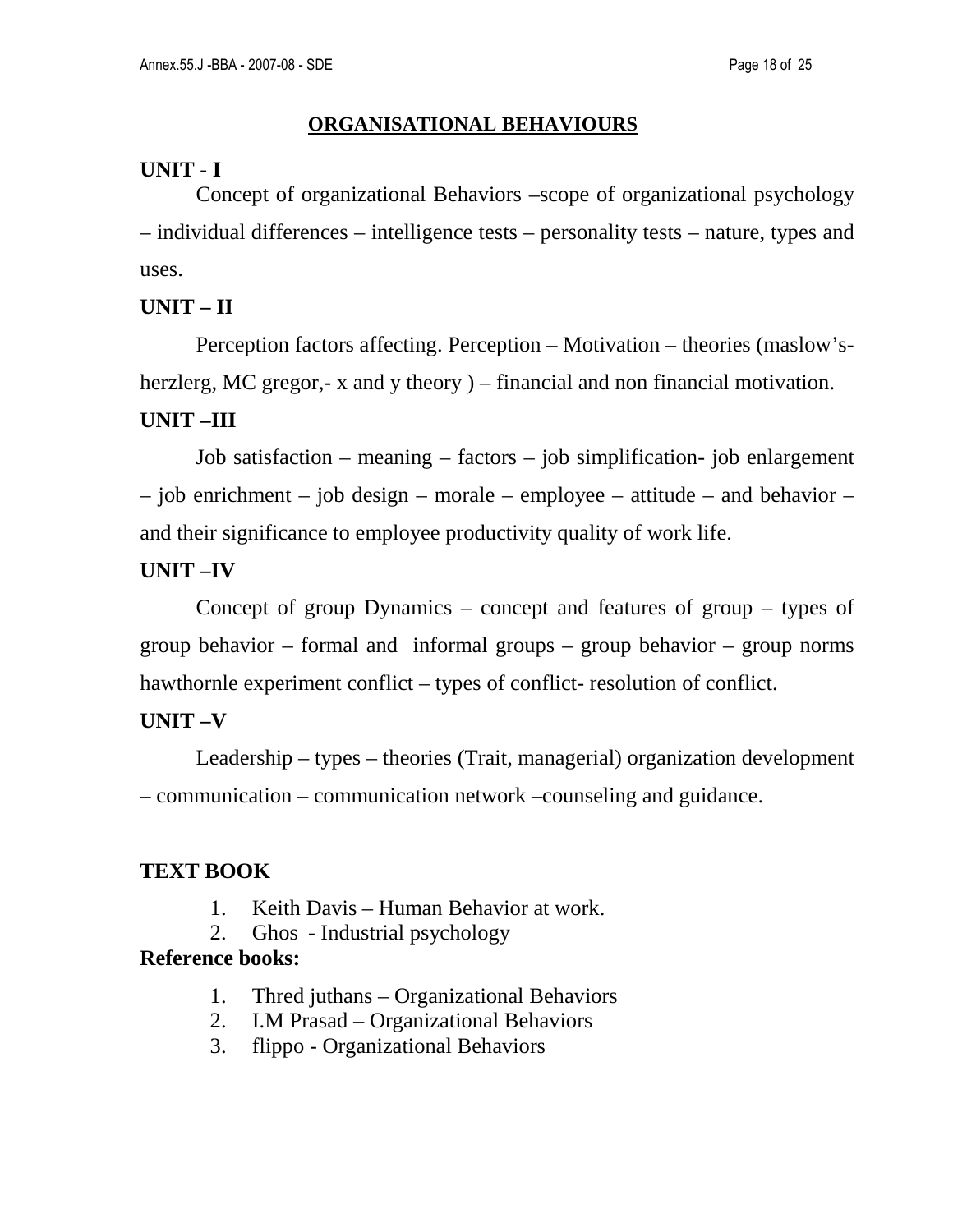# **B.B.A DEGREE EXAMINATION ORGANISATIONAL BEHAVIOURS Time : 3 hours Maximum: 100 marks**

- 1. Bring out the various elements of an organization?
- 2. Discus the process of human behaviors?
- 3. What are the major factors unfaltering the perceptual selectivity?
- 4. Desirable the theories of leadership
- 5. Explain in detail the firudian concept of ID, EGO.and SUPEREGO?
- 6. Write a note on job relation?
- 7. State the different types of motivation
- 8. What are the outcomes of Hawthorne experiment?
- 9. Explain the different types of groups?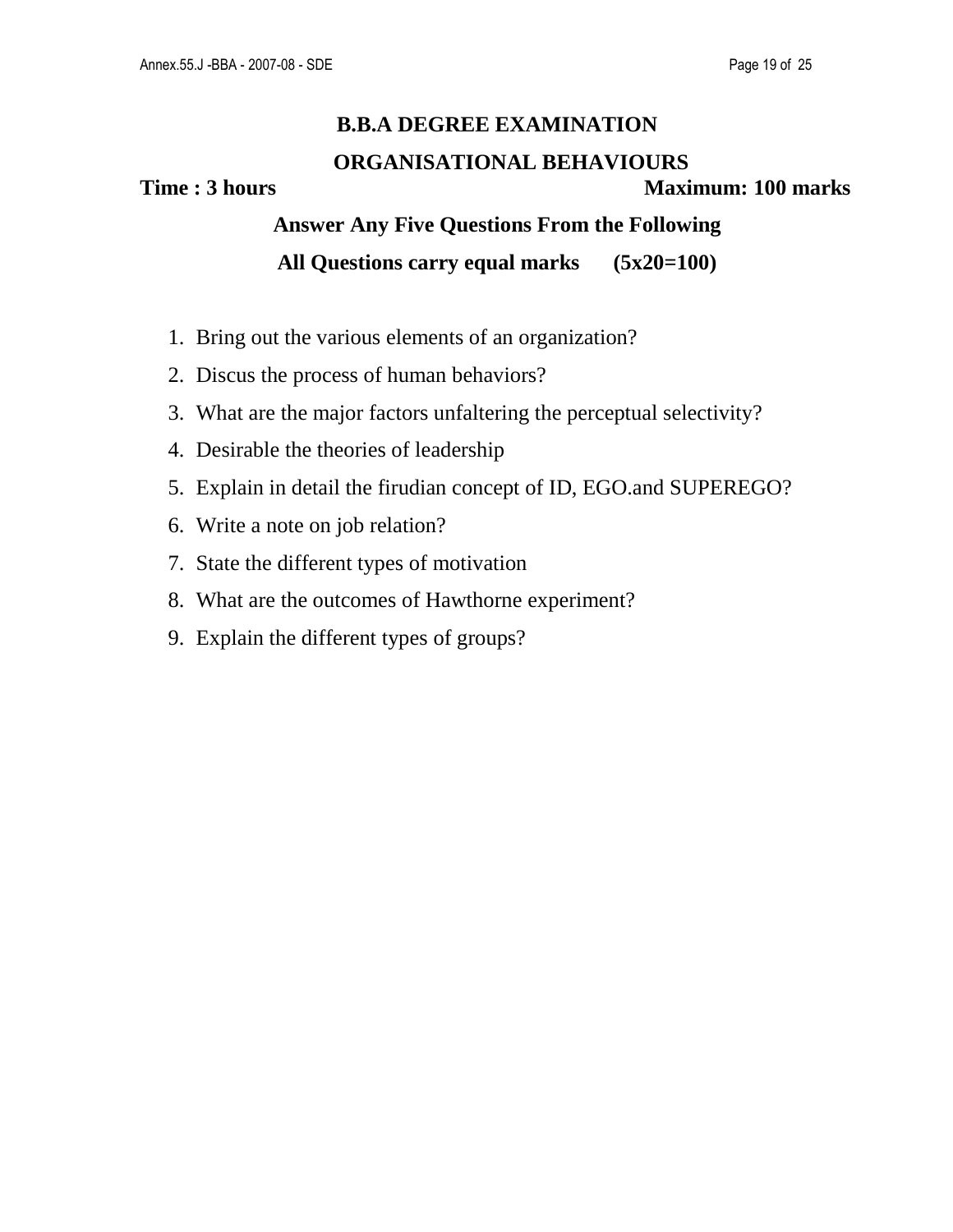## **COST AND MANAGEMENT ACCOUNTING**

## **UNIT – I**

 Cost accounting: Meaning, Definition, objectives, Importance, Merits and demerits of cost and Management accounting – Differentiate cost accounting with financial accounting and Management accounting – elements of cost-Preparation of cost sheet.

## **UNIT –II**

 Material : Bin card, Stores ledger, different levels of stock; Maximum level, Minimum level, Reorder level, Average stock level, Danger level – Marital Issues: FIFO, LIFO, Average cost method, Standard price. Labour : labour turnover, wages and Incentives.

## **UNIT – III**

 Objectives of Management accounting – Scope and functions. Financial Statement Analysis Comparative, Common size statement, Trend analysis; Ratio analysis; Liquidity, profitability , proprietary Ratio, Turnover Ratios.

## **UNIT – IV**

Fund flow Statements – Cash flow Statement.

### **UNIT – V**

 Standard costing- Marginal costing – Budget and Budgetary control; Preparation of various types of budgets, Capital budgeting.

## **Recommended Books:**

- 2. Jain & Narang: Cost accounting.
- 3. DR. S.N. Maheswari Management accounting.
- 4. DR. R. Ramachandran & Dr. R. Srinivasan : Cost and Management accounting.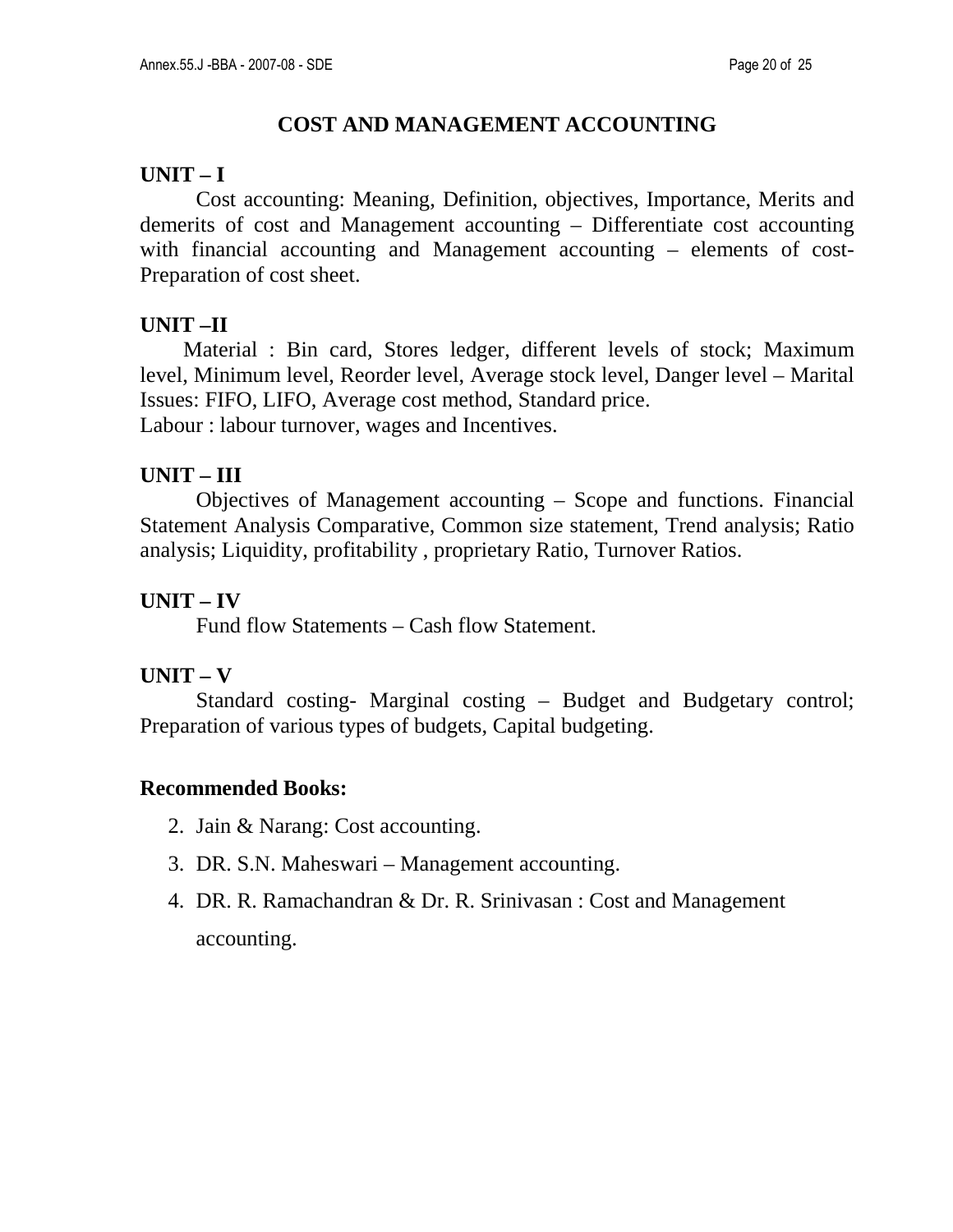## **B.B.A DEGREE EXAMINATION COST AND MANAGEMENT ACCOUNTING**

## **Time : 3 hours Maximum: 100 marks**

### **Answer Any Five Questions From the Following All Questions carry equal marks (5x20=100)**

- 1. What do you mean cost accounting? Differentiate Cost accounting with management accounting and financial accounting.
- 2. Explain the various objectives of both cost and Management accounting.
- 3. What do you mean by Budget and explain various types of Budgets.
- 4. What do you mean by Capital budgeting and explain its need and importance.
- 5. Show the year end value of inventory under FIFO method.

|                    | Received Unit | Received Rate In Rs. | <b>Issued Units</b> |
|--------------------|---------------|----------------------|---------------------|
| I Quarter 20,000   |               | 2.25                 | 16,000              |
| II Quarter 30,000  |               | 2.50                 | 20,000              |
| III Quarter 25,000 |               | 2.40                 | 33,000              |
| IV Quarter 10,000  |               | 2.60                 | 7.000               |

Assume that purchases were made on the first day of the Quarter.

6. Ram &Co supplies you the following information regarding the year ending  $31<sup>st</sup>$  Dec 1994.

Cash sales Rs. 80,000, Credit sales Rs. 2,00,000; return inward Rs. 10,000; Opening stock Rs. 25,000; closing stock Rs. 30,000; G.P Ratio is 257. Find the Inventory turnover.

## 7. Prepare the schedule of changes in working Capital:

| Retained earnings 10,000          | 2,80,000           | 23,000<br>3,18,000 | Land                            | 50,000<br>2,80,000           | 66,000<br>3,18,000           |
|-----------------------------------|--------------------|--------------------|---------------------------------|------------------------------|------------------------------|
| <b>Share Capital</b><br>Creditors | 2,00,000<br>70,000 | 2,50,000<br>45,000 | Cash<br>Debtors<br><b>Stock</b> | 30,000<br>1,20,000<br>80,000 | 47,000<br>1,15,000<br>90,000 |
|                                   | 2002               | 2003               |                                 | 2002                         | 2003                         |

8. From the following compute Material variances:

|            | <b>Standard</b> |                   |       |     |                   |       |
|------------|-----------------|-------------------|-------|-----|-------------------|-------|
|            | Qty             | <b>Unit Price</b> | Total | Oty | <b>Unit Price</b> | Total |
| Material A |                 |                   | 20    |     |                   |       |
| Material B | 20              |                   | 60    |     |                   | 60    |
| Material C | 20              |                   | 120   | 15  |                   | 75    |
|            | 50              |                   | 200   | 30  |                   | 150   |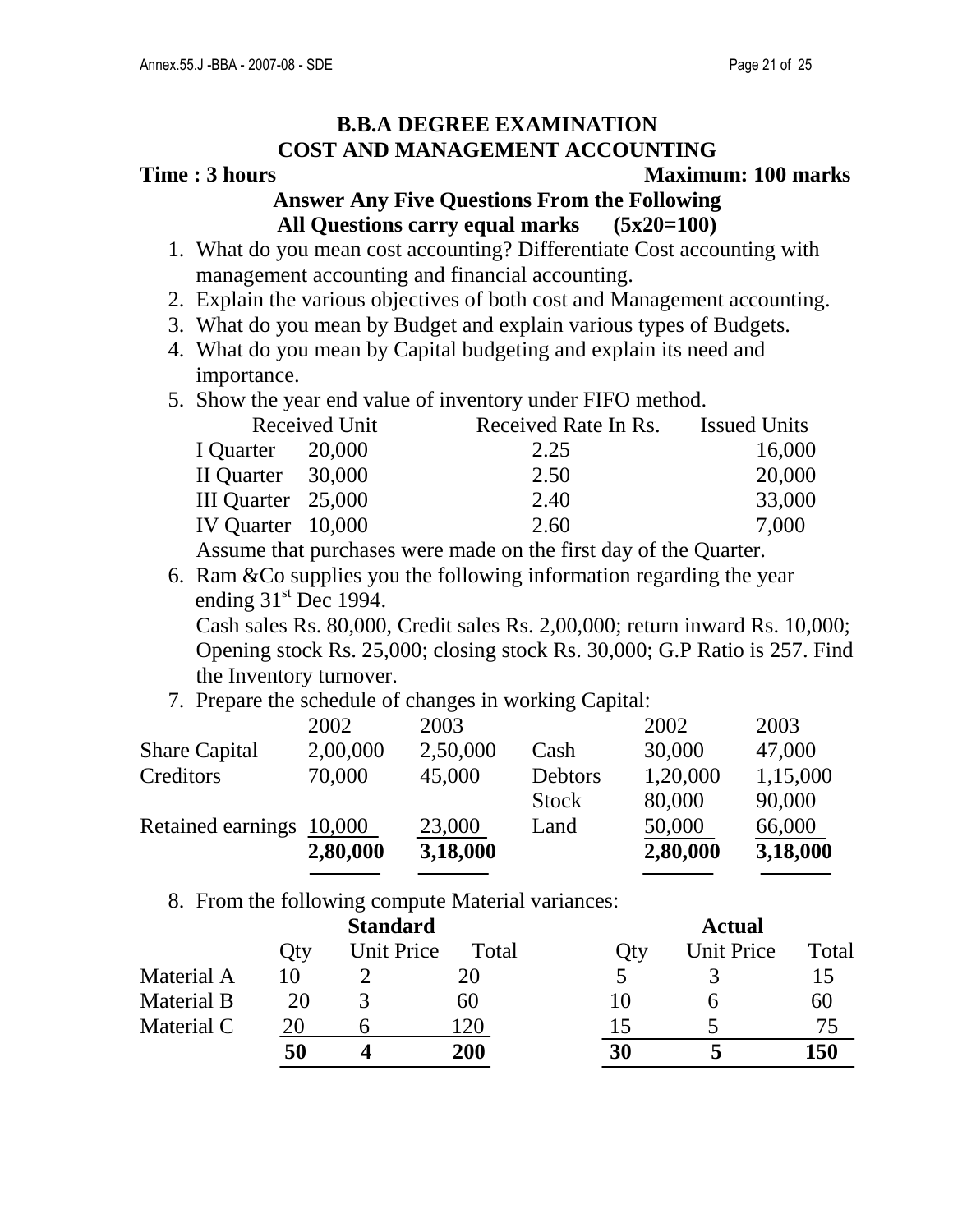## **BUSINESS LAW**

## **UNIT-I**

Indian contract 1872: Contracts, meaning, Essential elements, Nature of Contract, and Performance of Contract: Discharge of Contract: Remedies for breach for Contract; Quasi Contracts. Contract of Indemnity and Guarantee, Bailment and Pledge, law of agency.

## **UNIT – II**

Sale of Goods Act1930: Contract of Sale. Essentials: Duties of buyers and sellers; Conditions and Warranties; Transfers of property – performance of the contract of sale; Rights of an unpaid seller.

## **UNIT – III**

 Negotiable Instrument Act, 1881; Negotiable instruments, Parties to a Negotiable instrument, Material alteration. Indian partnership Act,1932; Meaning and test of partnership Registration of firms. Relations of partners, Rights and duties Dissolution of partnership.

## **UNIT – IV**

 Law of Insurance: Contract of Insurance; Fundamental of Principles; Life insurance, Fire insurance and Marine insurance.

## **UNIT – V**

 Companies Act 1956; Definition of a Company, Characteristics, Kinds, incorporation of a company, Memorandum and articles of association; Prospectus, Directors, Appointment, Powers and duties, Company Meetings, Resolutions and Minutes.

## **Recommended Books:**

- 1. N.D.Kapoor Elements of Mercantile law.
- 2. M.C.Shukla : Mercantile law.
- 3. D.F. Mulla : The Indian Contract Act.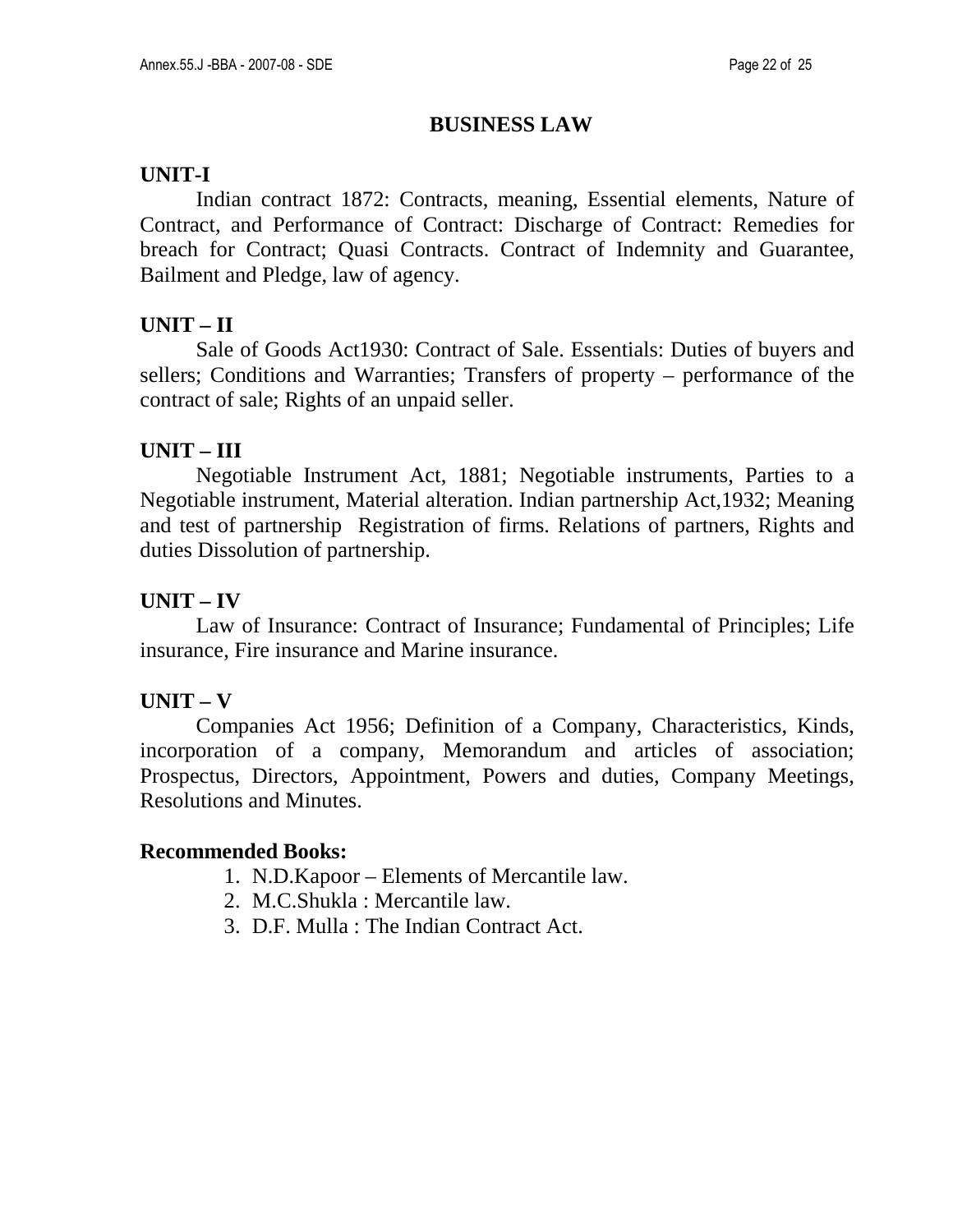## **B.B.A DEGREE EXAMINATION**

### **BUSINESS LAW**

### **Time : 3 hours Maximum: 100 marks**

- 1. What do you mean by Contract? And explain the various classifications of contracts.
- 2. Explain the duties of buyers and sellers.
- 3. What do you mean by negotiable instruments and explain the various kinds of endorsement.
- 4. Explain the duties of a partner.
- 5. Explain the types of life policies.
- 6. What do you mean by prospectus? And explain the contents of prospectus.
- 7. Explain the contents of the Memorandum.
- 8. Explain the implied conditions and warranties under the sale of goods Act.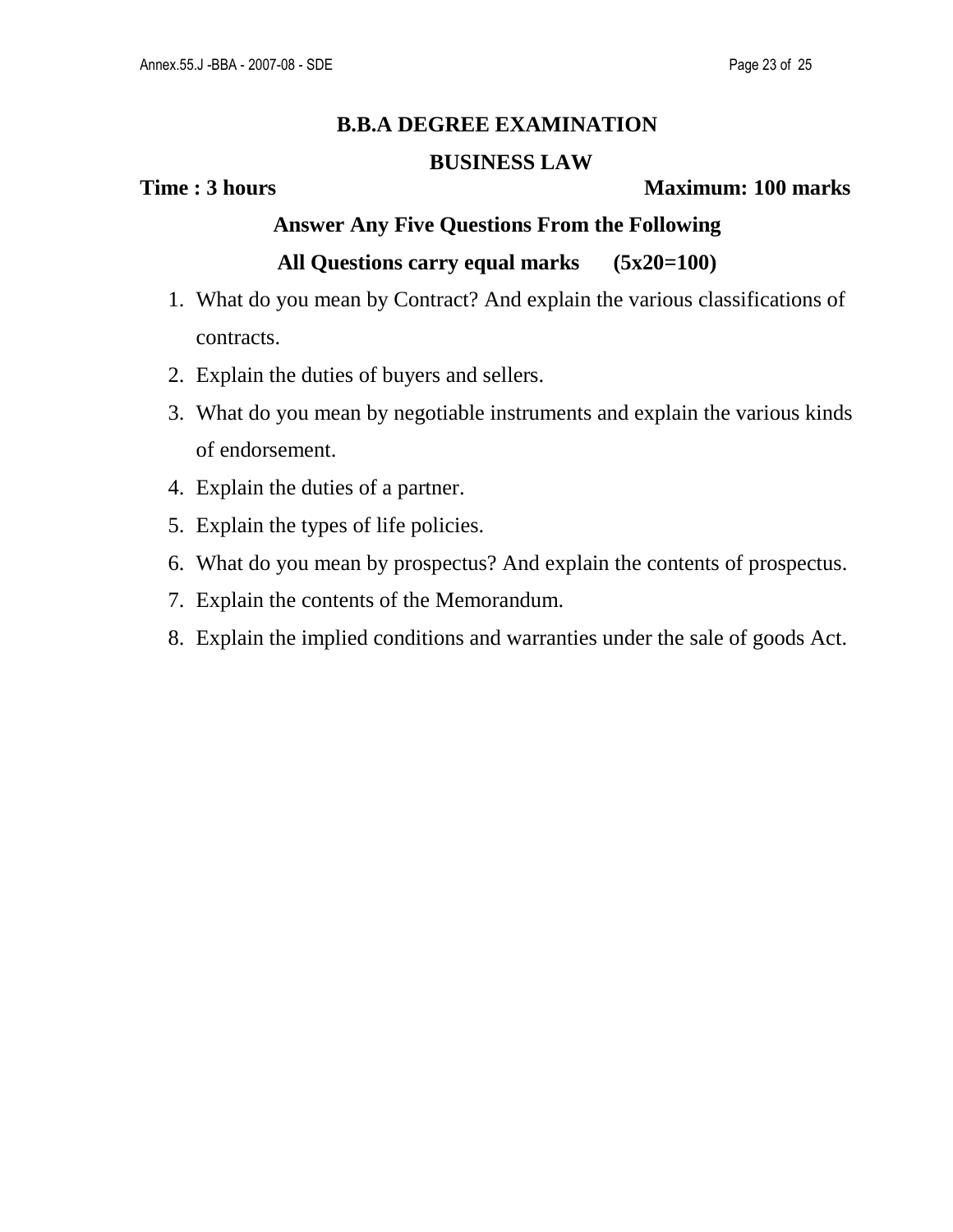## **HUMAN RESOURCE MANAGEMENT**

### **UNIT –I**

 Definition, objectives and functions of HRM –Role and Structure of personnel functions in organization, personal principles and policies.

## **UNIT –II**

 Human resource planning: - Characteristics of HRP, need for planning HRP Process job analysis, Job design, job description, job specification. Selection Process: - Placement and induction, training and development, promotion, demotions, transfers, separation.

## **UNIT –III**

 Wage and salary administration: - factors principles, compensation plan, individuals, group incentives, bonus, fringe benefits, and job evaluation systems.

## **UNIT –IV**

 Employee maintenance and integration:- Welfare and safety, accident prevention, administration of discipline, employee motivation, need and measures.

## **UNIT –V**

 Personnel Records and Reports: - Personnel research and personnel audit, objectives, scope and importance.

## **Recommended books:-**

- 1) CS. Venkataraman and BK.Srivastva:-Personnel Management and Human Resources.
- 2) Yodder, Dale and Paul.D Standohar Personnel Management and Industrial Relations.
- 3) Prasad, lallan and A.M.Banerjee –Management of HR
- 4) Monappa, Arun Industrial Relations.